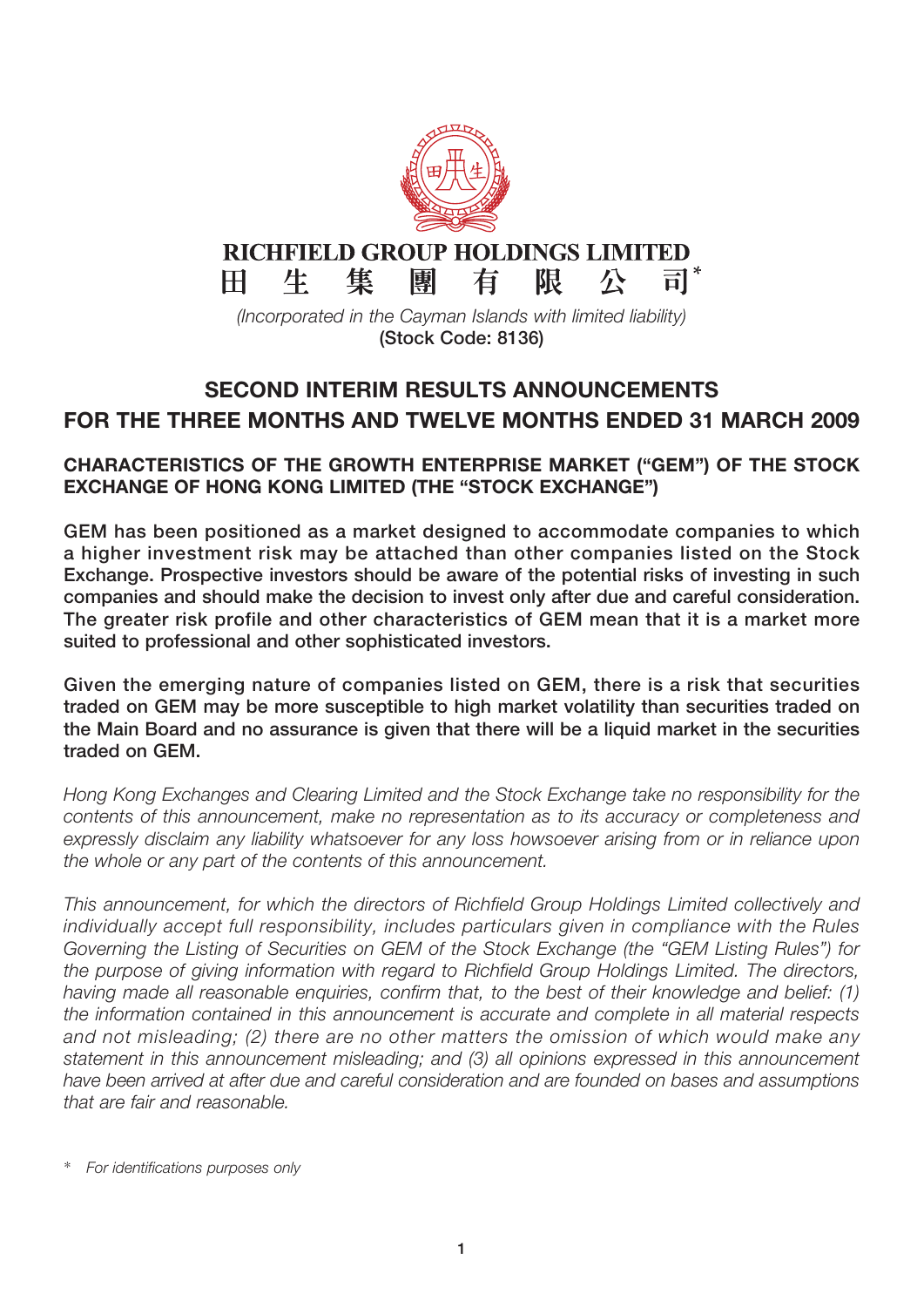## **SECOND INTERIM RESULTS**

The board of directors (the "Board") of Richfield Group Holdings Limited (the "Company") herein presents the unaudited consolidated results of the Company and its subsidiaries (collectively referred to as the "Group") for the three months and twelve months ended 31 March 2009 together with the comparative figures for the corresponding periods in 2008 as follows:

### **UNAUDITED CONDENSED CONSOLIDATED INCOME STATEMENT**

*For the three months and twelve months ended 31 March 2009*

|                                                                                                    |              | <b>Twelve months ended</b><br>31 March |                                | Three months ended<br>31 March         |                                 |
|----------------------------------------------------------------------------------------------------|--------------|----------------------------------------|--------------------------------|----------------------------------------|---------------------------------|
|                                                                                                    | <b>Notes</b> | 2009<br>(Unaudited)<br><b>HK\$'000</b> | 2008<br>(Audited)<br>HK\$'000  | 2009<br>(Unaudited)<br><b>HK\$'000</b> | 2008<br>(Unaudited)<br>HK\$'000 |
| <b>REVENUE</b>                                                                                     | 4            | 65,499                                 | 143,155                        | 4,854                                  | 45,544                          |
| Cost of sales                                                                                      |              | (38, 387)                              | (88,046)                       | (7, 295)                               | (21, 391)                       |
| Gross profit/(loss)                                                                                |              | 27,112                                 | 55,109                         | (2, 441)                               | 24,153                          |
| Other income<br>Selling and distribution expenses<br>Administrative expenses                       | 4            | 4,201<br>(2,898)<br>(19, 156)          | 6,812<br>(10, 102)<br>(15,079) | 844<br>(1,016)<br>(7, 464)             | 1,712<br>(1,300)<br>(7,644)     |
| OPERATING PROFIT/(LOSS)                                                                            |              | 9,259                                  | 36,740                         | (10,077)                               | 16,921                          |
| (Finance costs)/Reversal of<br>finance costs                                                       |              |                                        | (2,587)                        |                                        | 4,380                           |
| PROFIT/(LOSS) BEFORE<br><b>INCOME TAX</b>                                                          | 5            | 9,259                                  | 34,153                         | (10,077)                               | 21,301                          |
| Income tax expense                                                                                 | 6            | (3,073)                                | (6,496)                        | 1,313                                  | (4,326)                         |
| PROFIT/(LOSS) ATTRIBUTABLE TO<br><b>EQUITY HOLDERS OF</b><br>THE COMPANY                           |              | 6,186                                  | 27,657                         | (8, 764)                               | 16,975                          |
| <b>DIVIDENDS</b>                                                                                   | 7            |                                        | 20,997                         |                                        | 20,997                          |
| EARNINGS/(LOSS) PER SHARE FOR<br>PROFIT/(LOSS) ATTRIBUTABLE<br>TO EQUITY HOLDERS OF<br>THE COMPANY | 8            |                                        |                                |                                        |                                 |
| <b>Basic</b>                                                                                       |              | HK0.21 cent                            | HK1.06 cent                    | <b>HK(0.30)</b> cent                   | HK0.58 cent                     |
| Diluted                                                                                            |              | N/A                                    | N/A                            | N/A                                    | N/A                             |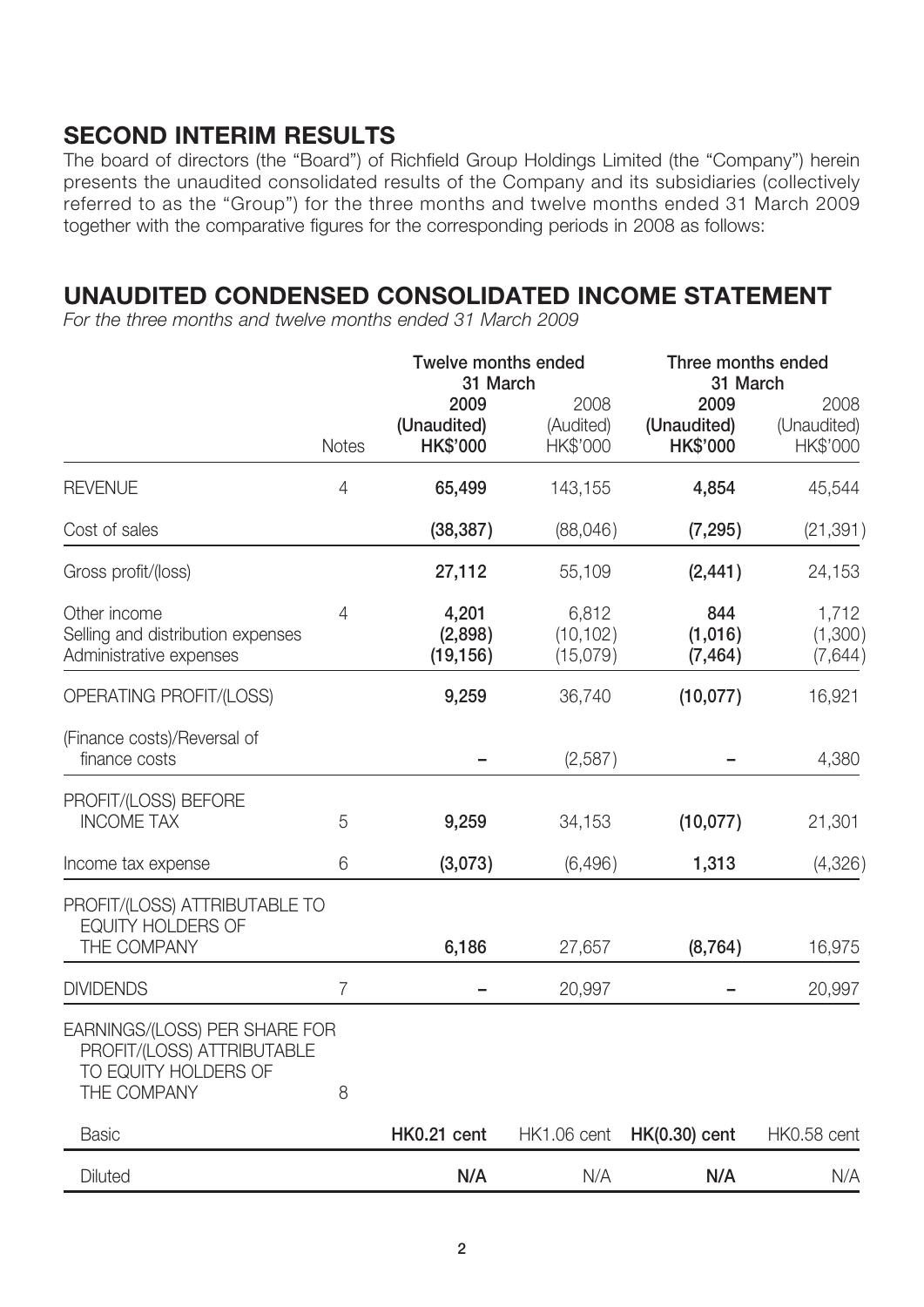# **UNAUDITED CONDENSED CONSOLIDATED BALANCE SHEET**

*As at 31 March 2009*

|                                                                                                                                                                                                                                              |              | As at<br>31 March<br>2009                     | As at<br>31 March<br>2008                                |
|----------------------------------------------------------------------------------------------------------------------------------------------------------------------------------------------------------------------------------------------|--------------|-----------------------------------------------|----------------------------------------------------------|
|                                                                                                                                                                                                                                              | <b>Notes</b> | (Unaudited)<br><b>HK\$'000</b>                | (Audited)<br>HK\$'000                                    |
| <b>ASSETS AND LIABILITIES</b>                                                                                                                                                                                                                |              |                                               |                                                          |
| <b>Non-current assets</b><br>Property, plant and equipment<br>Goodwill<br>Available-for-sale financial assets                                                                                                                                | 9            | 1,193<br>474,000<br>17,947                    | 791<br>156,200                                           |
| Rental and sundry deposits<br>Long term trade receivables                                                                                                                                                                                    | 10           | 609<br>673                                    | 161<br>673                                               |
|                                                                                                                                                                                                                                              |              | 494,422                                       | 157,825                                                  |
| <b>Current assets</b><br>Amount due from a shareholder<br>Properties held for trading<br>Trade receivables<br>Prepayments, deposits and other receivables<br>Financial assets at fair value through profit or loss<br>Cash and bank balances | 9<br>10      | 56,978<br>5,695<br>3,392<br>11,695<br>206,892 | 317,800<br>42,917<br>39,386<br>3,138<br>3,518<br>245,107 |
|                                                                                                                                                                                                                                              |              | 284,652                                       | 651,866                                                  |
| <b>Current liabilities</b><br>Trade payables<br>Accrued expenses and other payables<br>Taxes payable                                                                                                                                         | 11           | 2,051<br>13,437<br>3,815                      | 16,390<br>2,569<br>8,929                                 |
|                                                                                                                                                                                                                                              |              | 19,303                                        | 27,888                                                   |
| Net current assets                                                                                                                                                                                                                           |              | 265,349                                       | 623,978                                                  |
| Net assets                                                                                                                                                                                                                                   |              | 759,771                                       | 781,803                                                  |
| <b>EQUITY</b><br>Equity attributable to equity holders of<br>the Company                                                                                                                                                                     |              |                                               |                                                          |
| Share capital<br>Reserves                                                                                                                                                                                                                    | 12           | 29,285<br>730,486                             | 29,285<br>752,518                                        |
| <b>Total equity</b>                                                                                                                                                                                                                          |              | 759,771                                       | 781,803                                                  |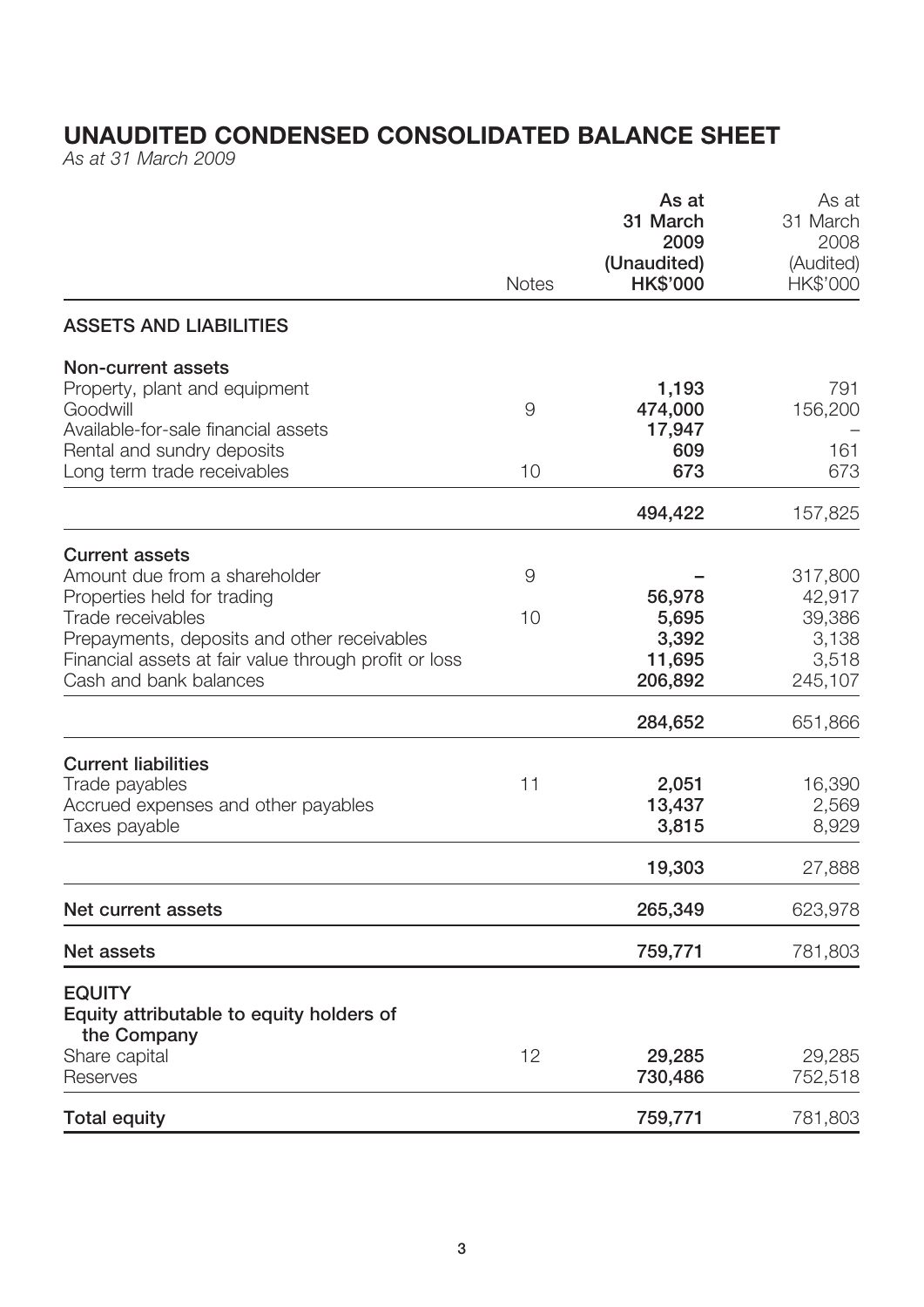# **UNAUDITED CONDENSED CONSOLIDATED CASH FLOW STATEMENT**

|                                                                                       | <b>Twelve months ended</b><br>31 March |                               |  |
|---------------------------------------------------------------------------------------|----------------------------------------|-------------------------------|--|
|                                                                                       | 2009<br>(Unaudited)<br><b>HK\$'000</b> | 2008<br>(Audited)<br>HK\$'000 |  |
| Net cash inflow/(outflow) from operating activities                                   | 21,444                                 | (14, 438)                     |  |
| Net cash outflow from investing activities                                            | (38, 662)                              | (24, 348)                     |  |
| Net cash (outflow)/inflow from financing activities                                   | (20, 997)                              | 260,752                       |  |
| NET (DECREASE)/INCREASE IN CASH AND<br><b>CASH EQUIVALENTS</b>                        | (38, 215)                              | 221,966                       |  |
| Cash and cash equivalents at beginning of period                                      | 245,107                                | 23,141                        |  |
| CASH AND CASH EQUIVALENTS AT END OF PERIOD                                            | 206,892                                | 245,107                       |  |
| ANALYSIS OF BALANCES OF CASH AND<br><b>CASH EQUIVALENTS</b><br>Cash and bank balances | 206,892                                | 245,107                       |  |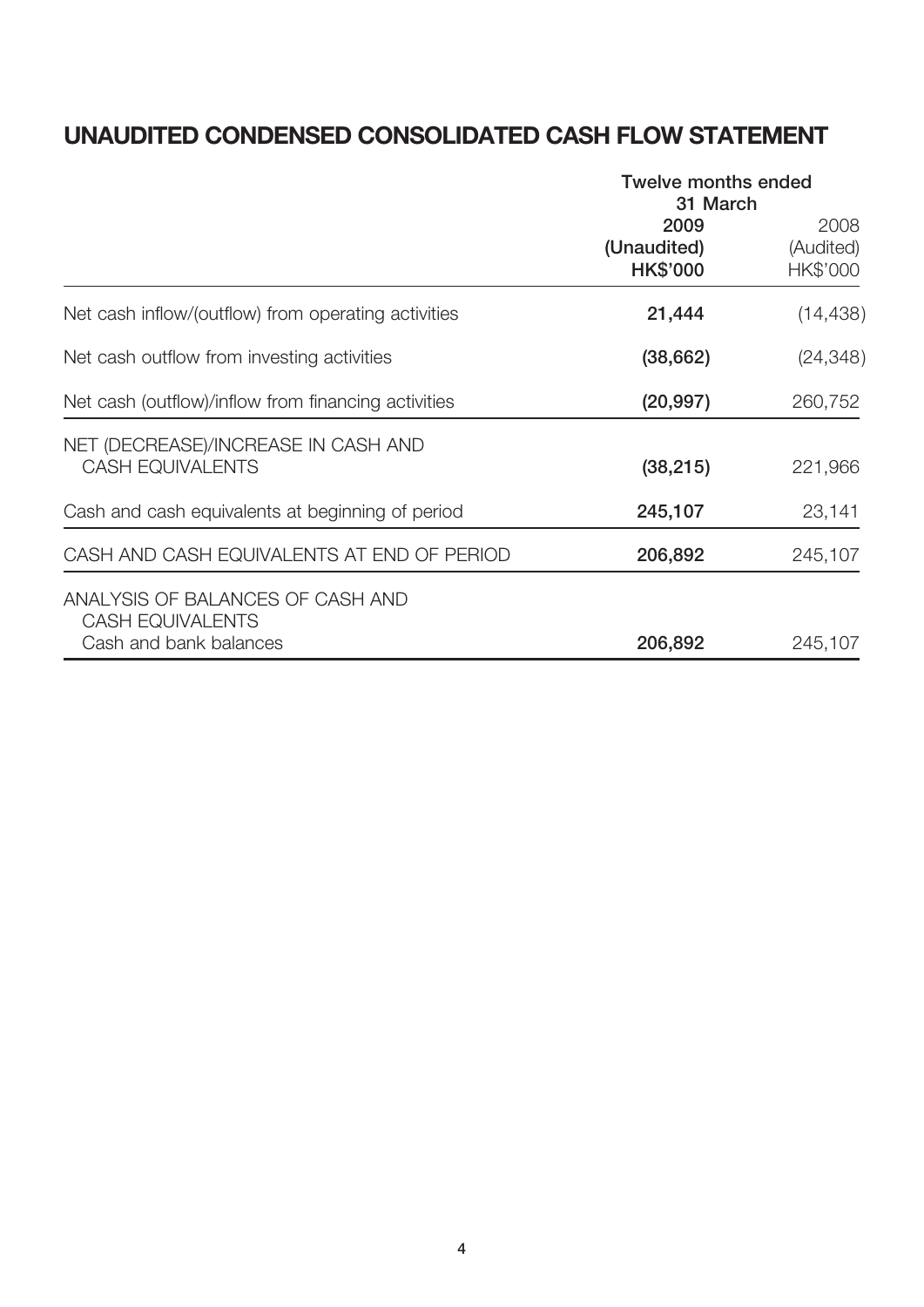## **UNAUDITED CONSOLIDATED STATEMENT OF CHANGES IN EQUITY**

*For the twelve months ended 31 March 2009*

|                                        |           |           |             | (Accumulated |           |
|----------------------------------------|-----------|-----------|-------------|--------------|-----------|
|                                        |           | Share     | Convertible | losses)/     |           |
|                                        | Share     | premium   | bond equity | Retained     |           |
|                                        | capital   | account   | reserve     | profits      | Total     |
|                                        | (Audited) | (Audited) | (Audited)   | (Audited)    | (Audited) |
|                                        | HK\$'000  | HK\$'000  | HK\$'000    | HK\$'000     | HK\$'000  |
| At 1 April 2007                        | 18,000    | 39,632    |             | (22,908)     | 34,724    |
| Equity components of convertible bonds |           |           | 149,101     |              | 149,101   |
| Issue of shares upon conversion of     |           |           |             |              |           |
| convertible bonds                      | 7,600     | 450,987   | (149, 101)  |              | 309,486   |
| Issue of new shares                    | 3,685     | 265,320   |             |              | 269,005   |
| Issuing cost                           |           | (8, 170)  |             |              | (8,170)   |
| Net profit for the period              |           |           |             | 27,657       | 27,657    |
| At 31 March 2008                       | 29,285    | 747,769   |             | 4,749        | 781,803   |

|                                                               | <b>Share</b><br>capital<br>(Unaudited)<br><b>HK\$'000</b> | <b>Share</b><br>premium<br>account<br>(Unaudited)<br><b>HK\$'000</b> | Fair value<br>reserve<br>(Unaudited)<br><b>HK\$'000</b> | Retained<br>profits<br>(Unaudited)<br><b>HK\$'000</b> | Total<br>(Unaudited)<br><b>HK\$'000</b> |
|---------------------------------------------------------------|-----------------------------------------------------------|----------------------------------------------------------------------|---------------------------------------------------------|-------------------------------------------------------|-----------------------------------------|
| At 1 April 2008                                               | 29,285                                                    | 747,769                                                              |                                                         | 4,749                                                 | 781,803                                 |
| Net fair value loss on available-for-sale<br>financial assets |                                                           |                                                                      | (7, 221)                                                |                                                       | (7, 221)                                |
| Net profit for the period                                     |                                                           |                                                                      |                                                         | 6,186                                                 | 6,186                                   |
| Final dividend paid                                           |                                                           | (20, 997)                                                            |                                                         |                                                       | (20, 997)                               |
| At 31 March 2009                                              | 29,285                                                    | 726,772                                                              | (7, 221)                                                | 10,935                                                | 759,771                                 |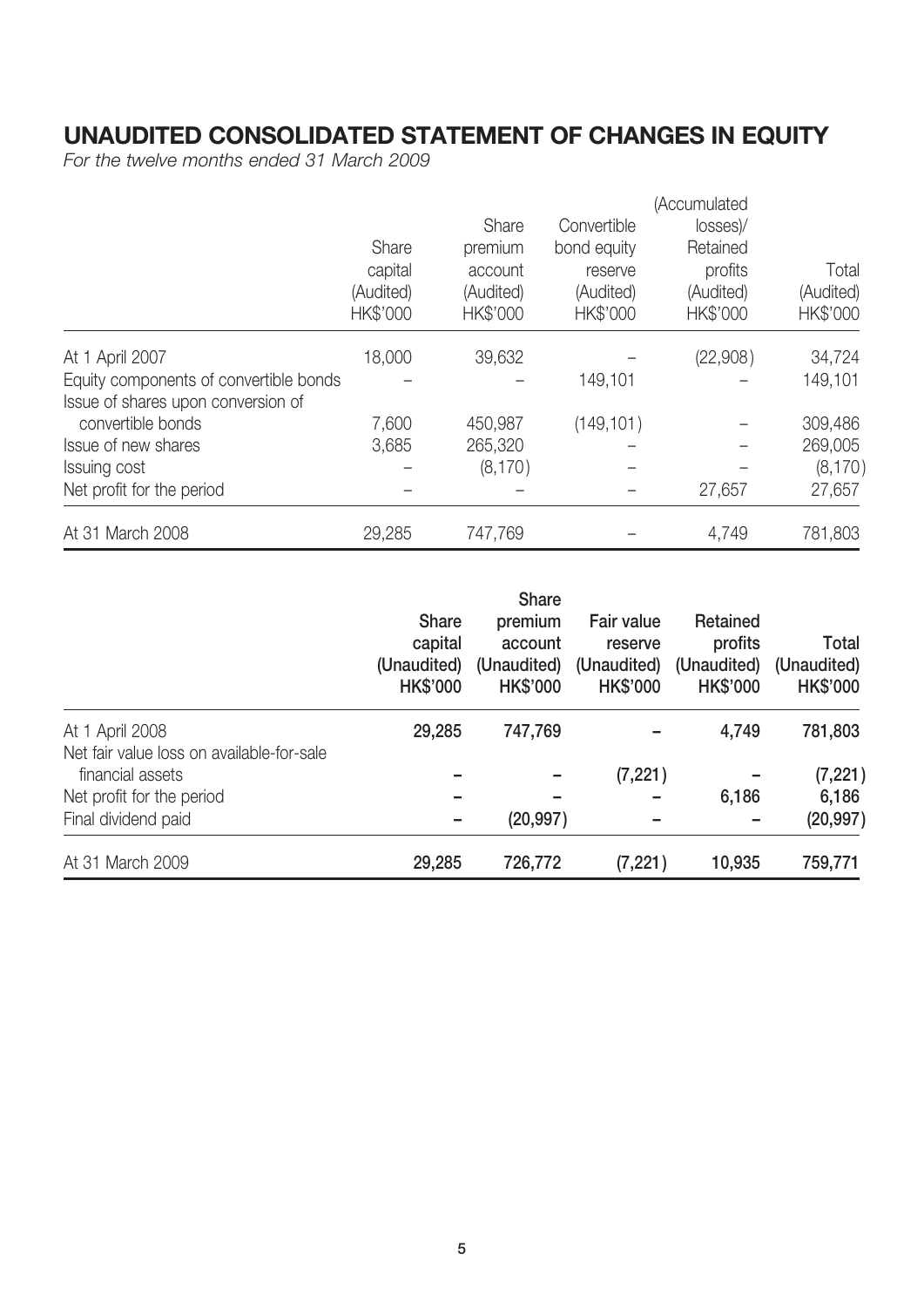## **NOTES TO UNAUDITED CONDENSED CONSOLIDATED FINANCIAL STATEMENTS**

### **1. GENERAL INFORMATION**

Richfield Group Holdings Limited (the "Company") was incorporated in the Cayman Islands on 10 January 2002 as an exempted company with limited liability under the Companies Law (2001 Second Revision) of the Cayman Islands. The address of its registered office is Cricket Square, Hutchins Drive, P.O. Box 2681, Grand Cayman KY1-1111, Cayman Islands and its principal place of business is Unit 1209, 12th Floor, Silvercord Tower 2, 30 Canton Road, Tsim Sha Tsui, Hong Kong. The Company's shares are listed on The Growth Enterprise Market ("GEM") of The Stock Exchange of Hong Kong Limited (the "Stock Exchange").

The principal activity of the Company is investment holding. The subsidiaries (together with the Company referred to as the "Group") are principally engaged in the provision of property brokerage services, carrying out schemes for property consolidation, assembly and redevelopment and property trading in Hong Kong (the "Property Assembly and Brokerage Business"), the trading of recycled computers and the trading of bags and accessories.

#### **2. BASIS OF PREPARATION AND PRINCIPAL ACCOUNTING POLICIES** *Basis of preparation*

The unaudited condensed consolidated interim financial statements of the Group for the twelve months ended 31 March 2009 (the "Condensed Financial Report") have been prepared in accordance with Hong Kong Accounting Standard ("HKAS") 34 "Interim Financial Reporting" issued by the Hong Kong Institute of Certified Public Accountants (the "HKICPA") and the applicable disclosure requirements of the Rules Governing the Listing of Securities on the GEM of the Stock Exchange.

The Condensed Financial Report should be read in conjunction with the annual financial statements of the Company for the year ended 31 March 2008 (the "2008 Annual Financial Statements").

The preparation of the Condensed Financial Report in conformity with HKAS 34 requires management to make judgements, estimates and assumptions that affect the application of policies and reported amounts of assets and liabilities, income and expenses on a year to date basis. Actual results may differ from these estimates.

The Condensed Financial Report have been prepared under the historical cost convention, except for financial assets at fair value through profit or loss and available-for-sale financial assets which are stated at fair value.

The Condensed Financial Report are presented in Hong Kong Dollars ("HK\$") which is also the functional currency of the Company and all values are rounded to the nearest thousand ("HK\$'000") unless otherwise stated.

#### *Principal accounting policies*

The accounting policies and methods of computation adopted in the preparation of the Condensed Financial Report are consistent with those adopted in the 2008 Annual Financial Statements, except for the adoption of the following new and revised Hong Kong Financial Reporting Standards ("HKFRSs"), which collective term includes all applicable individual Hong Kong Financial Reporting Standards ("HKFRS"), HKAS and Interpretations ("Int") issued by the HKICPA.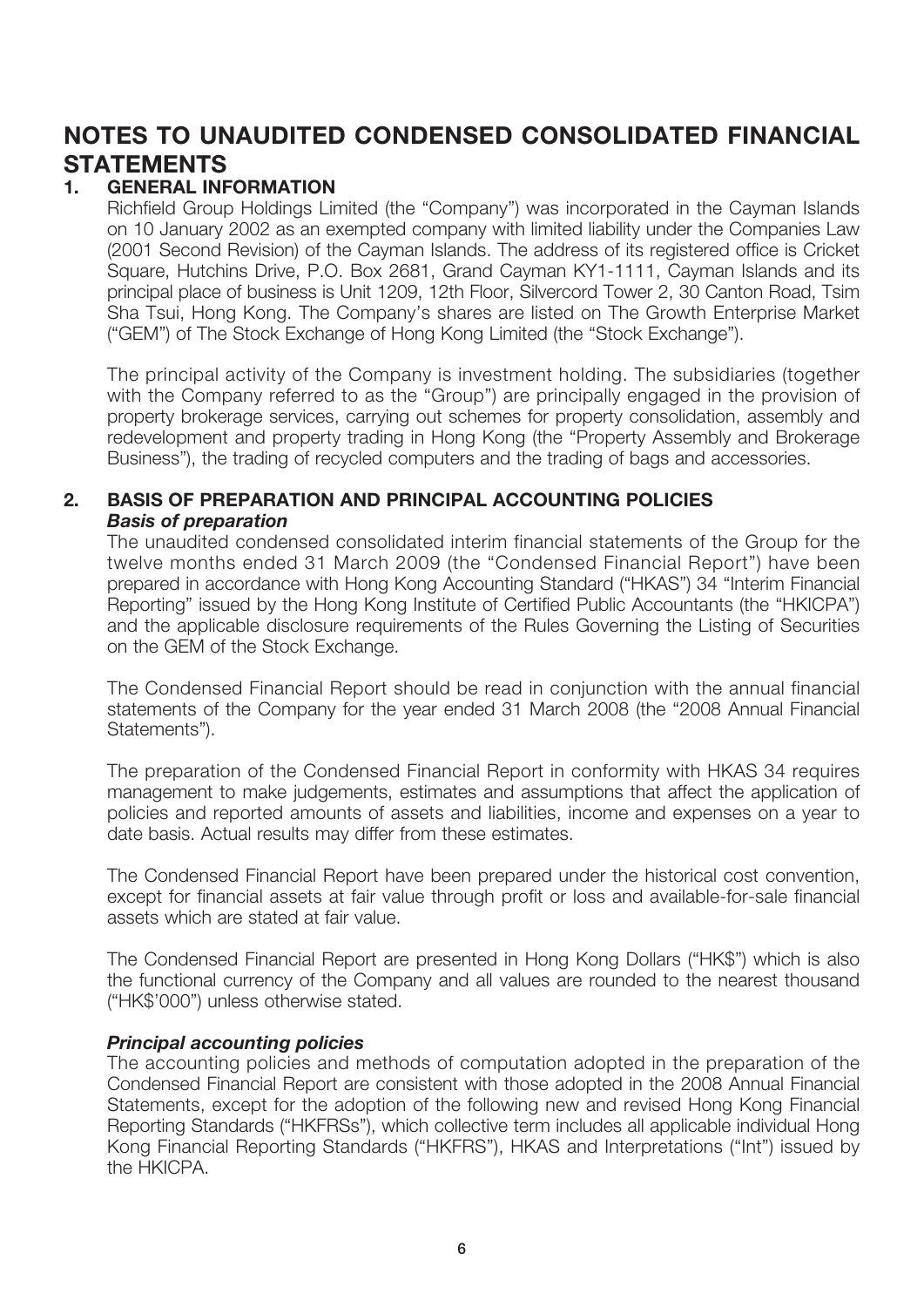HK(IFRIC) – Int 11 HKFRS 2: Group and Treasury Share Transactions HK(IFRIC) – Int 12 Service Concession Arrangements<br>HK(IFRIC) – Int 14 HKAS 19 – The Limit on a Defined HKAS 19 – The Limit on a Defined Benefit Asset, Minimum Funding Requirements and Their Interactions HKAS 39 (Amendments) Reclassification of Financial Assets

There was no material impact on the basis of preparation of the Condensed Financial Report arising from the abovementioned accounting standards.

The Group has not early applied the following new and revised HKFRSs that have been issued but are not yet effective.

| <b>HKAS 1 (Revised)</b>                            | Presentation of Financial Statements <sup>1</sup>                                                                                      |
|----------------------------------------------------|----------------------------------------------------------------------------------------------------------------------------------------|
| HKAS 23 (Revised)                                  | Borrowing Costs <sup>1</sup>                                                                                                           |
| HKAS 27 (Revised)                                  | Consolidated and Separate Financial Statements <sup>2</sup>                                                                            |
| HKAS 1, HKAS 32, HKAS 39 &<br>HKFRS 7 (Amendments) | Puttable Financial Instruments and Obligations Arising on<br>Liquidation $1$                                                           |
| HKAS 39 (Amendment)                                | Eligible Hedged Items <sup>2</sup>                                                                                                     |
| <b>HKFRS 1 (Revised)</b>                           | First-time adoption of HKFRSs <sup>2</sup>                                                                                             |
| HKFRS 1 and HKAS 27<br>(Amendments)                | Cost of an Investment in a Subsidiary, Jointly Controlled<br>Entity or an Associate                                                    |
| <b>HKFRS 2 (Amendment)</b>                         | Share-based Payment – Vesting Conditions and<br>Cancellations                                                                          |
| <b>HKFRS 3 (Revised)</b>                           | Business Combinations <sup>2</sup>                                                                                                     |
| <b>HKFRS 7 (Amendment)</b>                         | Financial Instruments: Disclosures - Improving Disclosures<br>about Financial Instruments <sup>1</sup>                                 |
| HKFRS 8                                            | Operating Segments <sup>1</sup>                                                                                                        |
| $HK(IFRIC) - Int 2$                                | Members' Shares in Co-operative Entities and Similar<br>Instruments <sup>1</sup>                                                       |
| HK(IFRIC) – Int 9 (Amendment)                      | Reassessment of Embedded Derivatives and HKAS 39<br>Financial Instruments: Recognition and Measurement<br>$-$ Embedded Derivatives $6$ |
| $HK(IFRIC) - Int 13$                               | Customer Loyalty Programmes <sup>3</sup>                                                                                               |
| $HK(IFRIC) - Int 15$                               | Agreements for the Construction of Real Estate <sup>1</sup>                                                                            |
| $HK(IFRIC) - Int 16$                               | Hedges of a Net Investment in a Foreign Operation 4                                                                                    |
| $HK(IFRIC) - Int 17$                               | Distributions of Non-cash Assets to Owners <sup>2</sup>                                                                                |
| $HK(IFRIC) - Int 18$                               | Transfers of Assets from Customers <sup>2</sup>                                                                                        |
| $\frac{1}{2}$                                      |                                                                                                                                        |

Various – Annual Improvements to HKFRS 2008 5

- 1 Effective for annual periods beginning on or after 1 January 2009
- $\overline{2}$ Effective for annual periods beginning on or after 1 July 2009
- 3 Effective for annual periods beginning on or after 1 July 2008
- 4 Effective for annual periods beginning on or after 1 October 2008
- 5 Generally effective for annual periods beginning on or after 1 January 2009 unless otherwise stated in the specific HKFRS
- 6 Effective for annual periods ending on or after 30 June 2009

The directors anticipate that all of the pronouncements will be adopted in the Group's accounting policy for the first period beginning after the effective date of the pronouncement.

The directors of the Company are currently assessing the impact of these HKFRSs but are not yet in a position to state whether they would have material financial impact on the Condensed Financial Report.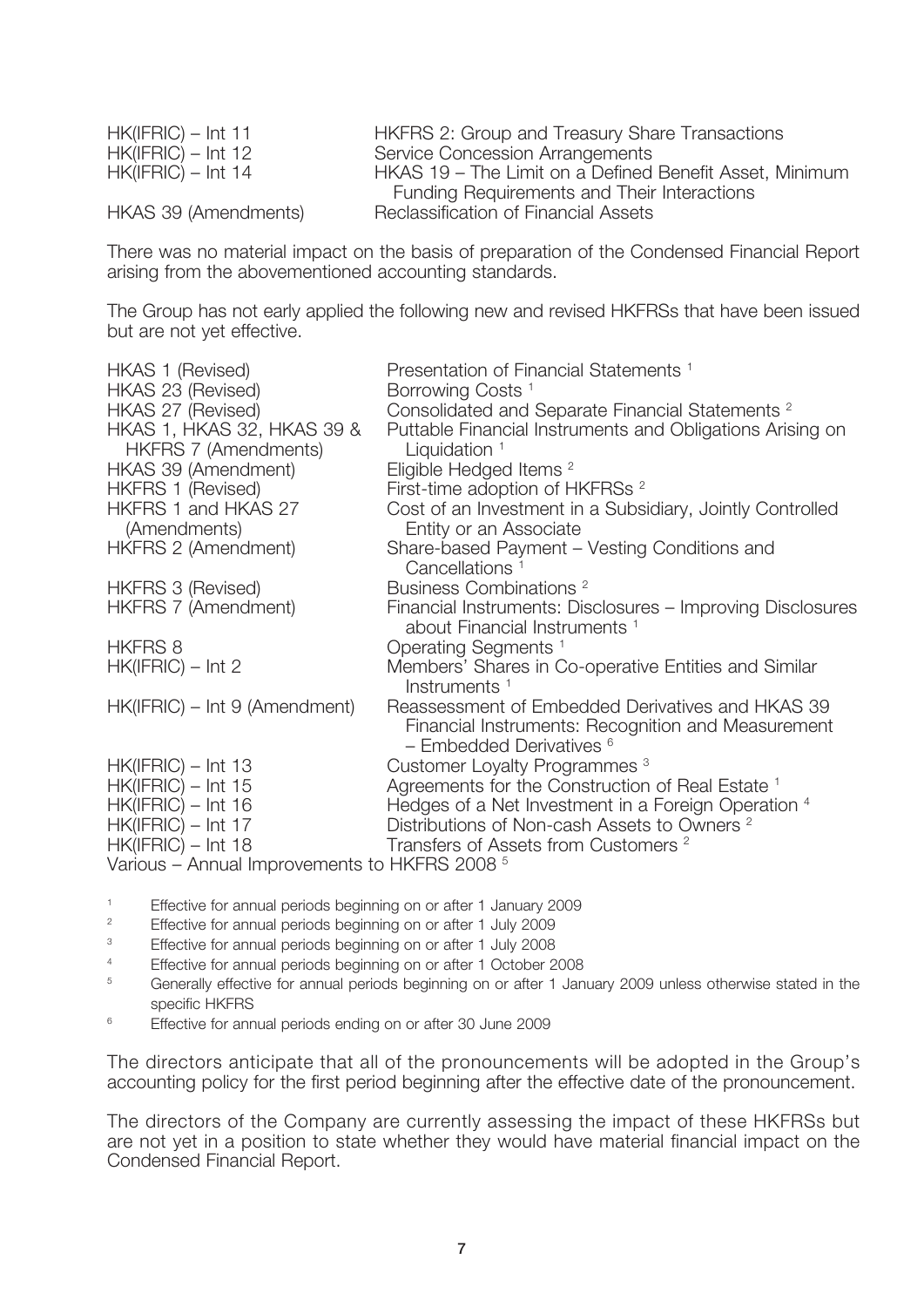#### **3. SEGMENT INFORMATION**

#### *(i) Primary reporting format – business segments*

The Group's operating businesses are structured and managed separately according to the nature of their operations and the products and services they provide. Each of the Group's business segments represents a strategic business unit that offers products and services which are subject to risks and returns that are different from those of the other business segments. Details of the business segments are summarised as follows:

- (a) the Property Assembly and Brokerage Business, details of which have been set out in note 1;
- (b) Trading of bags and accessories segment represents the selling of bags and accessories via retail shops, department store counters, overseas agents and distributors;
- (c) Trading of recycled computers segment (the "Recycled Computer Business"); and

|                                                | Twelve months ended 31 March |           |                          |           |                 |           |                 |           |                   |                    |
|------------------------------------------------|------------------------------|-----------|--------------------------|-----------|-----------------|-----------|-----------------|-----------|-------------------|--------------------|
|                                                | <b>Property Assembly</b>     |           | Recycled                 |           | Trading of bags |           |                 |           |                   |                    |
|                                                | and Brokerage Business       |           | <b>Computer Business</b> |           | and accessories |           | Corporate       |           | Total             |                    |
|                                                | 2009                         | 2008      | 2009                     | 2008      | 2009            | 2008      | 2009            | 2008      | 2009              | 2008               |
|                                                | (Unaudited)                  | (Audited) | (Unaudited)              | (Audited) | (Unaudited)     | (Audited) | (Unaudited)     | (Audited) | (Unaudited)       | (Audited)          |
|                                                | <b>HK\$'000</b>              | HK\$'000  | <b>HK\$'000</b>          | HK\$'000  | <b>HK\$'000</b> | HK\$'000  | <b>HK\$'000</b> | HK\$'000  | HK\$'000          | HK\$'000           |
| Segment revenue:<br>Turnover for external      |                              |           |                          |           |                 |           |                 |           |                   |                    |
| customers                                      | 46,948                       | 80,687    | 15,595                   | 31,062    | 2,956           | 31,406    |                 |           | 65,499            | 143,155            |
| Segment results                                | 16,083                       | 36,340    | (3, 359)                 | (2,928)   | (79)            | 124       | (2, 553)        | (367)     | 10,092            | 33,169             |
| Unallocated revenue<br>Unallocated cost        |                              |           |                          |           |                 |           |                 |           | 3,494<br>(4, 327) | 6,119<br>(2, 548)  |
| Operating profit                               |                              |           |                          |           |                 |           |                 |           | 9,259             | 36,740             |
| Finance costs                                  |                              |           |                          |           |                 |           |                 |           |                   | (2, 587)           |
| Profit before income tax<br>Income tax expense |                              |           |                          |           |                 |           |                 |           | 9,259<br>(3,073)  | 34,153<br>(6, 496) |
| Profit for the period                          |                              |           |                          |           |                 |           |                 |           | 6,186             | 27,657             |

(d) the corporate segment represents investment holding.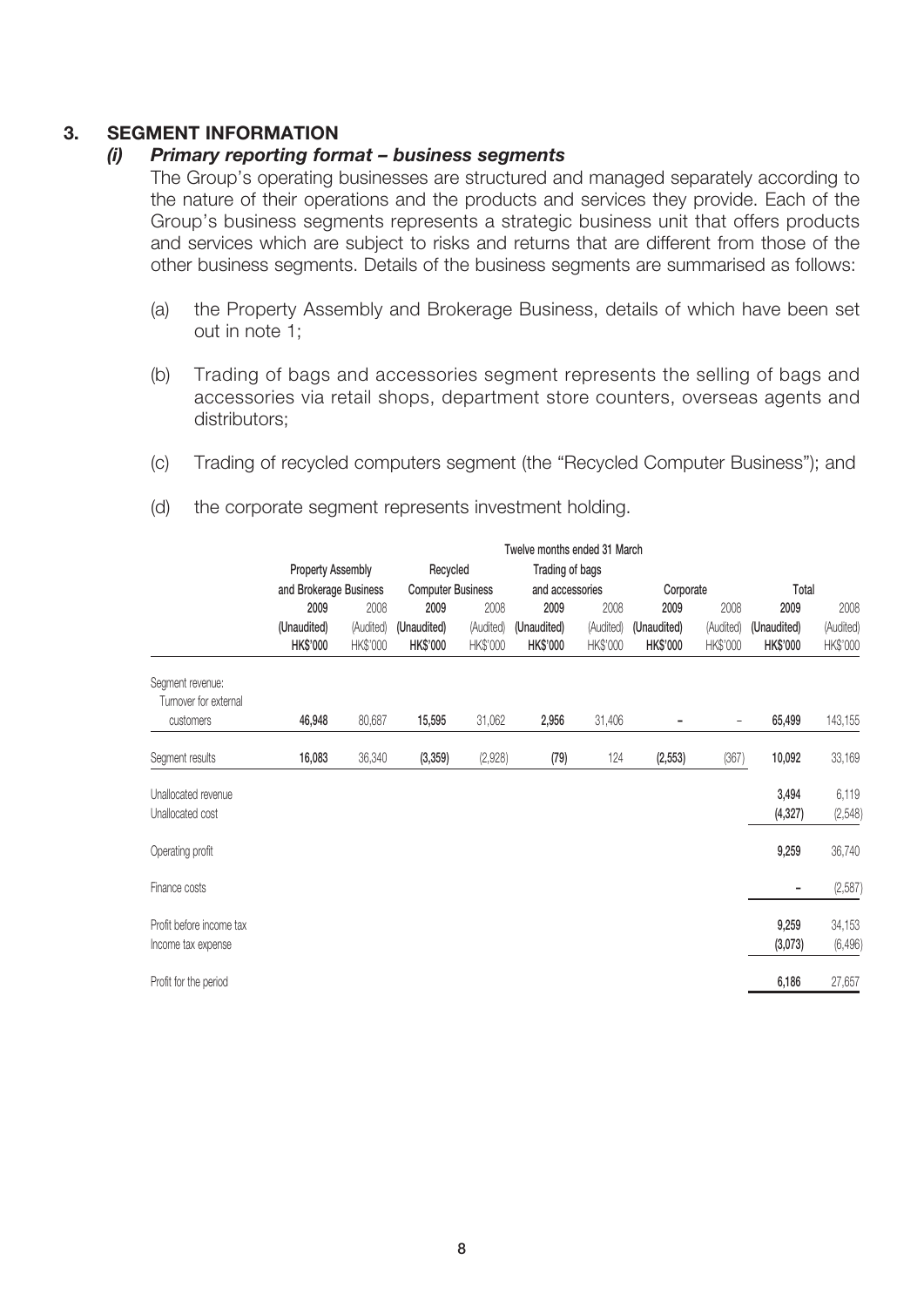#### *(ii) Secondary reporting format – geographical segments*

The following table provides an analysis of the Group's sales by geographical market, irrespective of the origin of the goods and services.

Sales revenue by geographical markets:

|               | <b>Twelve months ended</b> |           |  |
|---------------|----------------------------|-----------|--|
|               | 31 March                   |           |  |
|               | 2009                       | 2008      |  |
|               | (Unaudited)                | (Audited) |  |
|               | <b>HK\$'000</b>            | HK\$'000  |  |
| Hong Kong     | 65,499                     | 137,304   |  |
| <b>Others</b> |                            | 5,851     |  |
|               | 65,499                     | 143,155   |  |

#### **4. REVENUE AND OTHER INCOME**

Revenue represents the net invoiced value of goods sold and net value of services rendered, after allowances for returns and trade discounts. All significant transactions amongst the companies comprising the Group have been eliminated on consolidation. Revenue recognised during the period is as follows:

|                                                                                           | <b>Twelve months ended</b><br>31 March | Three months ended<br>31 March |                          |                    |
|-------------------------------------------------------------------------------------------|----------------------------------------|--------------------------------|--------------------------|--------------------|
|                                                                                           | 2009                                   | 2008                           | 2009                     | 2008               |
|                                                                                           | (Unaudited)                            | (Audited)                      | (Unaudited)              | (Unaudited)        |
|                                                                                           | <b>HK\$'000</b>                        | HK\$'000                       | <b>HK\$'000</b>          | HK\$'000           |
| Revenue<br>Sales of goods<br>Sales of properties                                          | 18,551                                 | 62,468<br>21,014               | 4,793                    | 4,900<br>11,845    |
| Commission income                                                                         | 46,948                                 | 59,673                         | 61                       | 28,799             |
|                                                                                           | 65,499                                 | 143,155                        | 4,854                    | 45,544             |
| Other income<br>Interest income<br>Dividend income<br>Exchange gain, net<br>Sundry income | 3,494<br>465<br>242                    | 6,020<br>99<br>693             | 811<br>134<br>(106)<br>5 | 1,494<br>99<br>119 |
|                                                                                           | 4,201                                  | 6,812                          | 844                      | 1,712              |
|                                                                                           | 69,700                                 | 149,967                        | 5,698                    | 47,256             |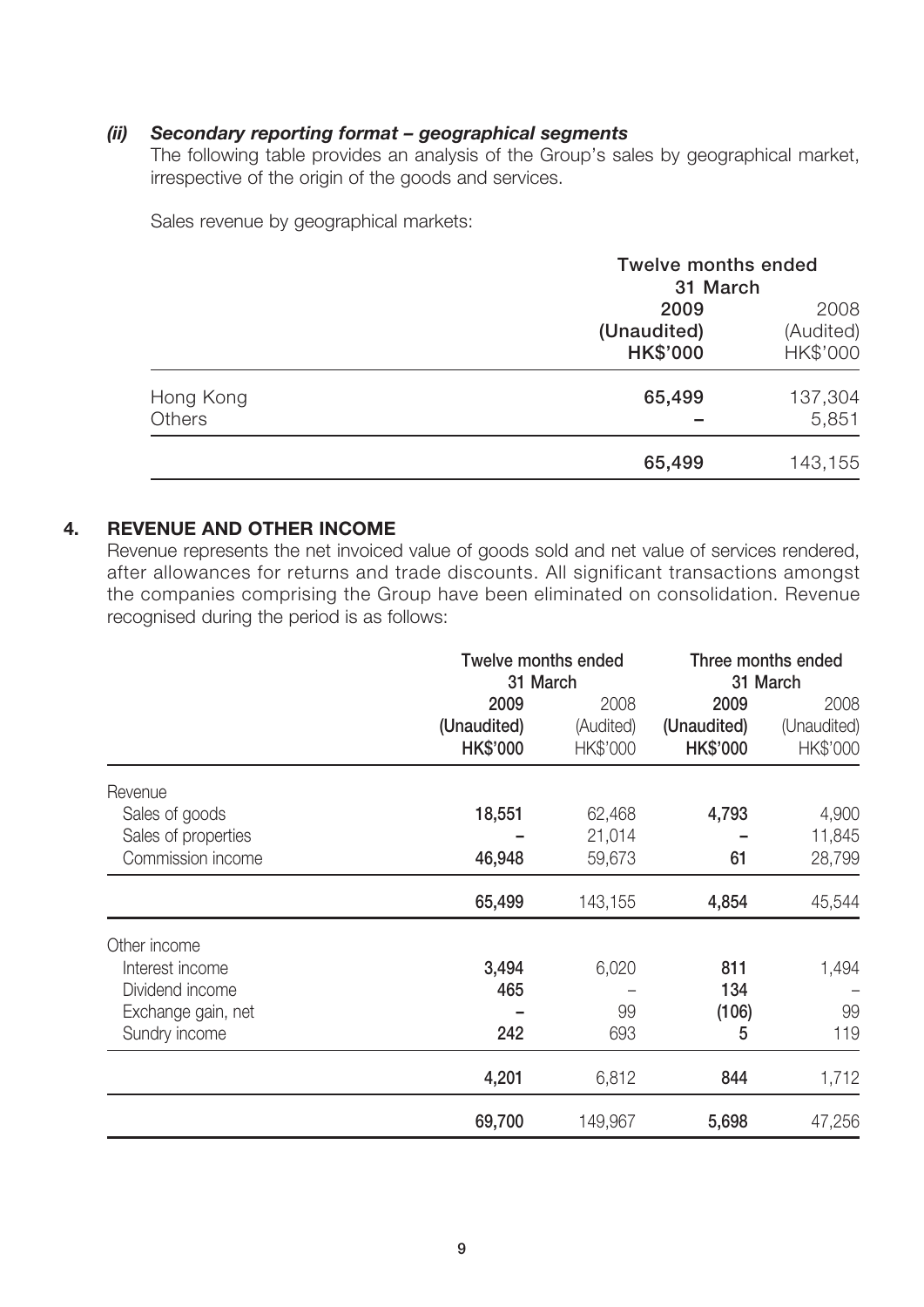### **5. PROFIT/(LOSS) BEFORE INCOME TAX**

The Group's profit/(loss) before income tax is arrived at after charging and crediting the following:

|                                                                                                                                | Twelve months ended<br>31 March        |                                                                         |       | Three months ended<br>31 March  |
|--------------------------------------------------------------------------------------------------------------------------------|----------------------------------------|-------------------------------------------------------------------------|-------|---------------------------------|
|                                                                                                                                | 2009<br>(Unaudited)<br><b>HK\$'000</b> | 2008<br>2009<br>(Audited)<br>(Unaudited)<br><b>HK\$'000</b><br>HK\$'000 |       | 2008<br>(Unaudited)<br>HK\$'000 |
| Fair value loss on financial assets at fair value<br>through profit or loss<br>Effective interest expense on convertible bonds | 4,327                                  | 367<br>2,587                                                            | 1,707 | 367                             |
| Reversal of effective interest expense on<br>promissory notes<br>Depreciation                                                  | 558                                    | 411                                                                     | 164   | (4,380)<br>97                   |

#### **6. INCOME TAX EXPENSE**

Hong Kong profits tax has been provided at the rate of 16.5% (three and twelve months ended 31 March 2008: 17.5%) on the estimated assessable profit arising in Hong Kong for the current period. Taxes on profits assessable in other jurisdictions have been calculated at the rates of tax prevailing in the places in which the Group operates, based on existing legislation, interpretation and practices in respect thereof.

Deferred tax had not been provided for the Group because the Group had no significant temporary differences at the balance sheet date (31 March 2008: Nil).

#### **7. DIVIDENDS**

The Board does not recommend the payment of an interim dividend for the twelve months ended 31 March 2009 (twelve months ended 31 March 2008: HK0.717 cent).

#### **8. EARNINGS/(LOSS) PER SHARE**

The calculations of basic (loss)/earnings per share for the three and twelve months ended 31 March 2009 are based on the unaudited consolidated loss of HK\$8,764,000 and profit of HK\$6,186,000 attributable to equity holders of the Company for the three and twelve months ended 31 March 2009 respectively (three and twelve months ended 31 March 2008: a profit of HK\$16,975,000 and HK\$27,657,000 respectively) and on the weighted average number of 2,928,500,000 shares during the three and twelve months ended 31 March 2009 (three and twelve months ended 31 March 2008: 2,928,500,000 shares and 2,605,781,421 shares respectively).

Diluted earnings per share for the three and twelve months ended 31 March 2009 and the corresponding periods in 2008 are not disclosed as no dilutive events existed during those periods.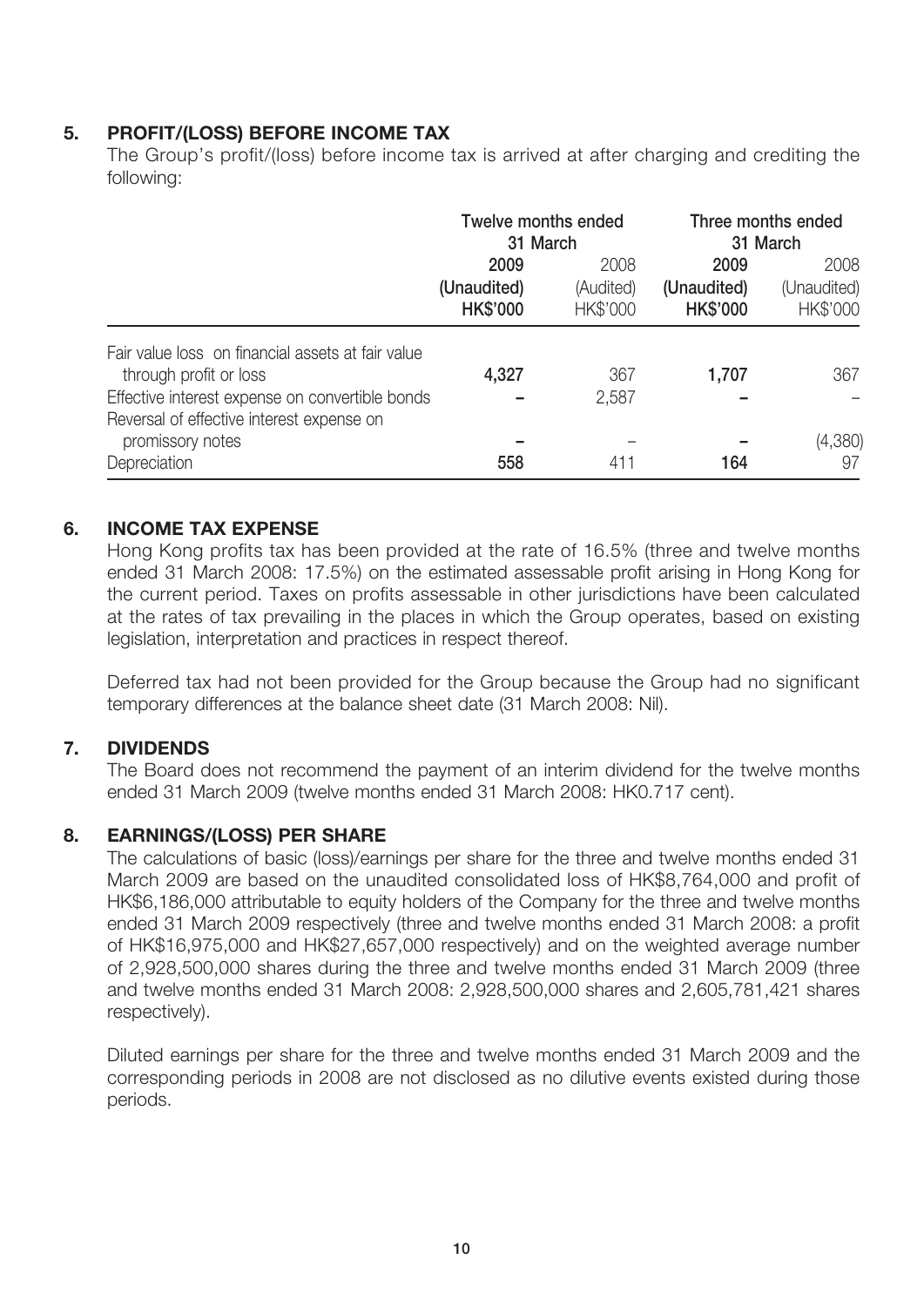### **9. GOODWILL/AMOUNT DUE FROM A SHAREHOLDER**

Goodwill arose from the acquisition of Richfield Realty Limited ("Richfield Realty") and Maxitech System Company Limited in previous years. The net carrying amount of goodwill can be analysed as follows:

|                                                                                                                                                                        | 31 March<br>2009<br>(Unaudited)<br><b>HK\$'000</b> | 31 March<br>2008<br>(Audited)<br>HK\$'000 |
|------------------------------------------------------------------------------------------------------------------------------------------------------------------------|----------------------------------------------------|-------------------------------------------|
| Net carrying amount at 1 April<br>Arising from the acquisition of a subsidiary<br>Adjustment based on settlement agreement<br>Impairment loss on the Recycled Computer | 156,200<br>317,800                                 | 3,555<br>156,200                          |
| <b>Business</b>                                                                                                                                                        |                                                    | (3, 555)                                  |
| Net carrying amount at the end of period/year<br>attributable to the Property Assembly and                                                                             |                                                    |                                           |
| <b>Brokerage Business</b>                                                                                                                                              | 474,000                                            | 156,200                                   |

The amount due from a shareholder as at 31 March 2008 arose from the shortfall of the results of a subsidiary over its guaranteed results. Details of the balance have been set out in the Company's 2008 Annual Financial Statements.

Pursuant to the settlement agreement dated 12 June 2008 (the "Settlement Agreement") as supplemented by another supplemental agreement (the "Supplemental Agreement") entered into between the shareholder and the Company dated 17 July 2008 (collectively referred to as the "Settlement Agreements") and pursuant to the resolution for the approval of the Settlement Agreements in the extraordinary general meeting (the "EGM") held on 25 August 2008, the repayment for the amount due from one of the shareholders is now compensated by a new guaranteed profit of Richfield Realty. Details of which have been set out in the Company's announcement dated 13 June 2008 and 28 July 2008.

As the Settlement Agreements together with the sales and purchase agreement dated 10 April 2007 (the "Acquisition Agreement") for the acquisition of Richfield Realty (the "Acquisition") are constituted as one transaction as a whole and therefore are read together for the Acquisition. As a result, goodwill arising from the Acquisition amounted to HK\$474,000,000 as at 31 March 2009.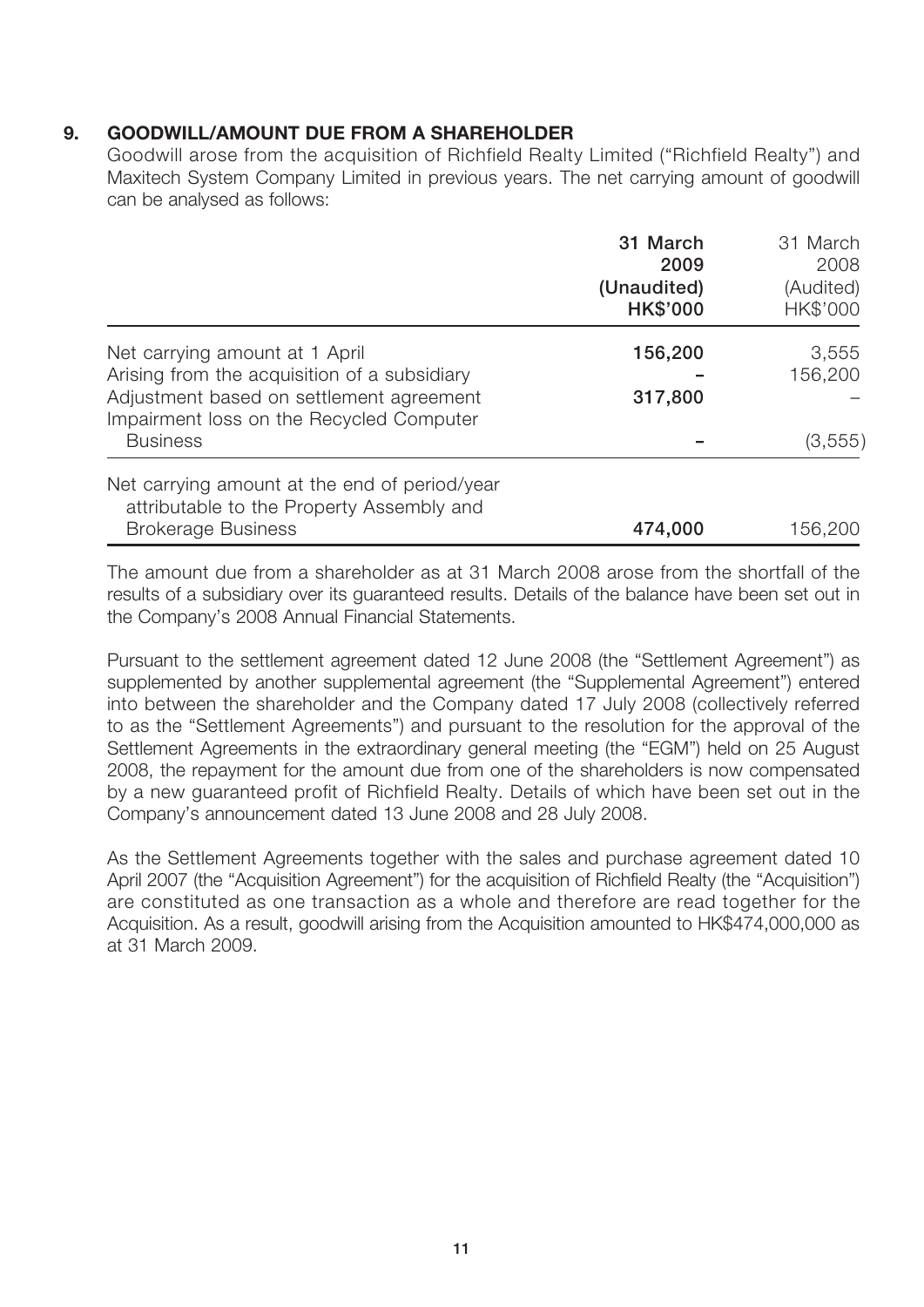#### **10. TRADE RECEIVABLES**

For the trading of bags and accessories and the Recycled Computer Business, the Group's trading terms with its trade customers are mainly on credit, which generally have credit terms of up to 90 days (31 March 2008: 90 days). For the Property Assembly and Brokerage Business, the Group generally allows a credit period from 1 month to 3 years to its customers, in accordance with the terms of the mutual agreements after individual negotiations. The Group seeks to maintain strict control over its outstanding receivables to minimise credit risk. Overdue balances are reviewed regularly by senior management.

Ageing analysis of the Group's trade receivables as at the balance sheet dates based on the invoice dates is as follows:

|                | 31 March<br>2009<br>(Unaudited)<br><b>HK\$'000</b> | 31 March<br>2008<br>(Audited)<br>HK\$'000 |
|----------------|----------------------------------------------------|-------------------------------------------|
| Within 90 days | 554                                                | 39,108                                    |
| 91-180 days    | 294                                                | 278                                       |
| 181-365 days   | 1,243                                              | 673                                       |
| Over 365 days  | 4,277                                              |                                           |
|                | 6,368                                              | 40,059                                    |

#### **11. TRADE PAYABLES**

Ageing analysis of the Group's trade payables as at the balance sheet dates based on the invoice dates is as follows:

|                | 31 March<br>2009<br>(Unaudited)<br><b>HK\$'000</b> | 31 March<br>2008<br>(Audited)<br>HK\$'000 |
|----------------|----------------------------------------------------|-------------------------------------------|
| Within 90 days |                                                    | 15,317                                    |
| 91-180 days    |                                                    | 600                                       |
| 181-365 days   |                                                    |                                           |
| Over 365 days  | 2,051                                              | 473                                       |
|                | 2,051                                              | 16,390                                    |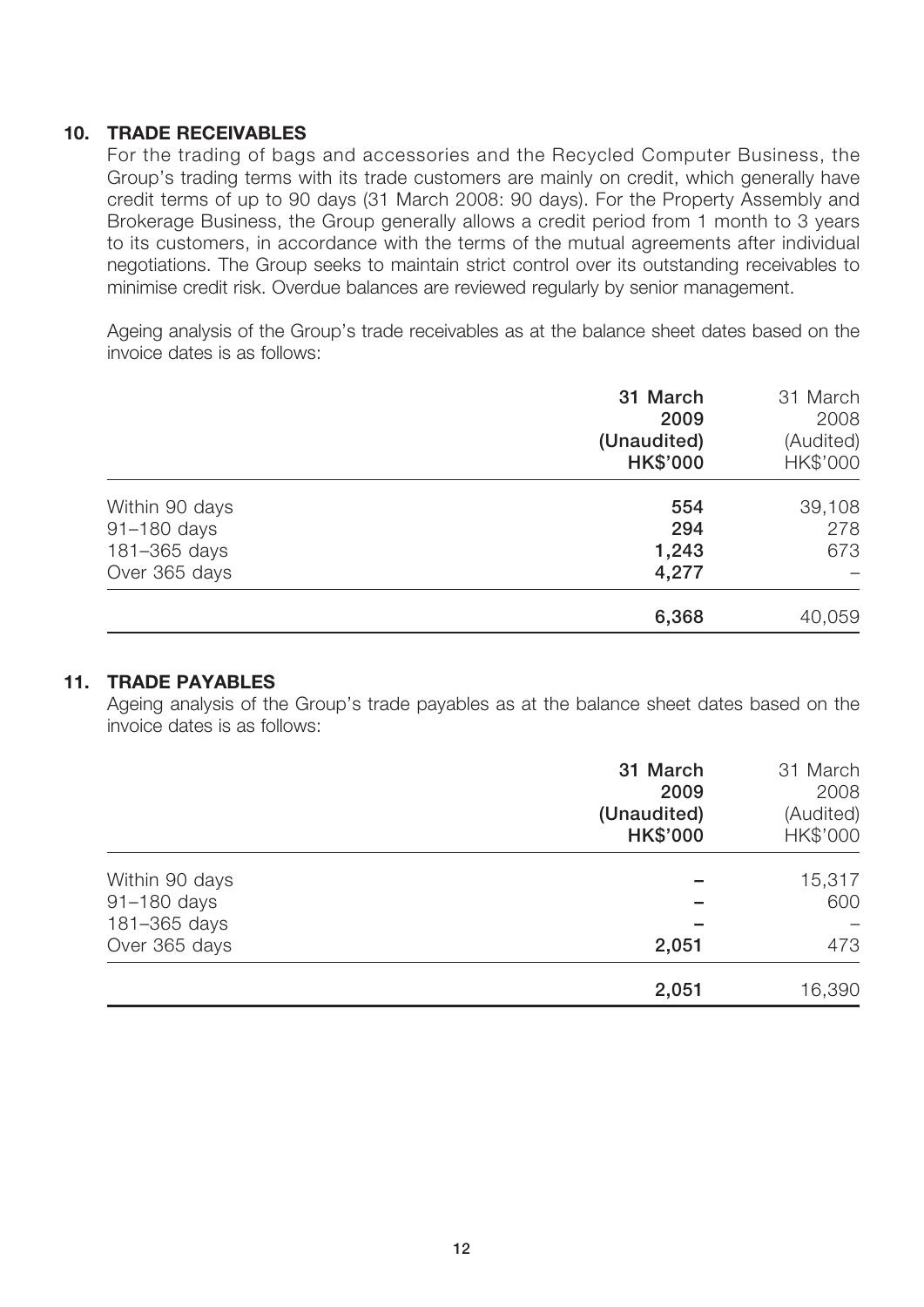#### **12. SHARE CAPITAL**

|                                                                      | Number of shares | (Unaudited)<br><b>HK\$'000</b> |
|----------------------------------------------------------------------|------------------|--------------------------------|
| <b>Authorised</b><br>10,000,000,000 ordinary shares of HK\$0.01 each | 10,000,000,000   | 100,000                        |
| Issued and fully paid<br>At 1 April 2008 and 31 March 2009           | 2,928,500,000    | 29,285                         |

The Company has a share option scheme for the directors and eligible employees and consultants of the Group. There were no outstanding share options at the beginning and end of the period.

During the period, no share options were granted and exercised.

#### **13. RELATED PARTY TRANSACTIONS**

The Group had the following material transactions with its related parties during the period and the balances with the related parties at the end of the periods:

|                                                                     | <b>Twelve months ended</b><br>31 March |          | Three months ended<br>31 March |             |
|---------------------------------------------------------------------|----------------------------------------|----------|--------------------------------|-------------|
|                                                                     |                                        |          |                                |             |
|                                                                     | 2009                                   | 2008     | 2009                           | 2008        |
|                                                                     | (Unaudited)                            |          | (Audited) (Unaudited)          | (Unaudited) |
|                                                                     | <b>HK\$'000</b>                        | HK\$'000 | <b>HK\$'000</b>                | HK\$'000    |
| Operating lease rental expenses<br>in respect of office premises to |                                        |          |                                |             |
| a related company                                                   | 940                                    | 722      | 241                            | 231         |

The Group entered into two lease agreements with a related company, in which a director of a subsidiary of the Group has beneficial interests, on terms mutually agreed by both parties.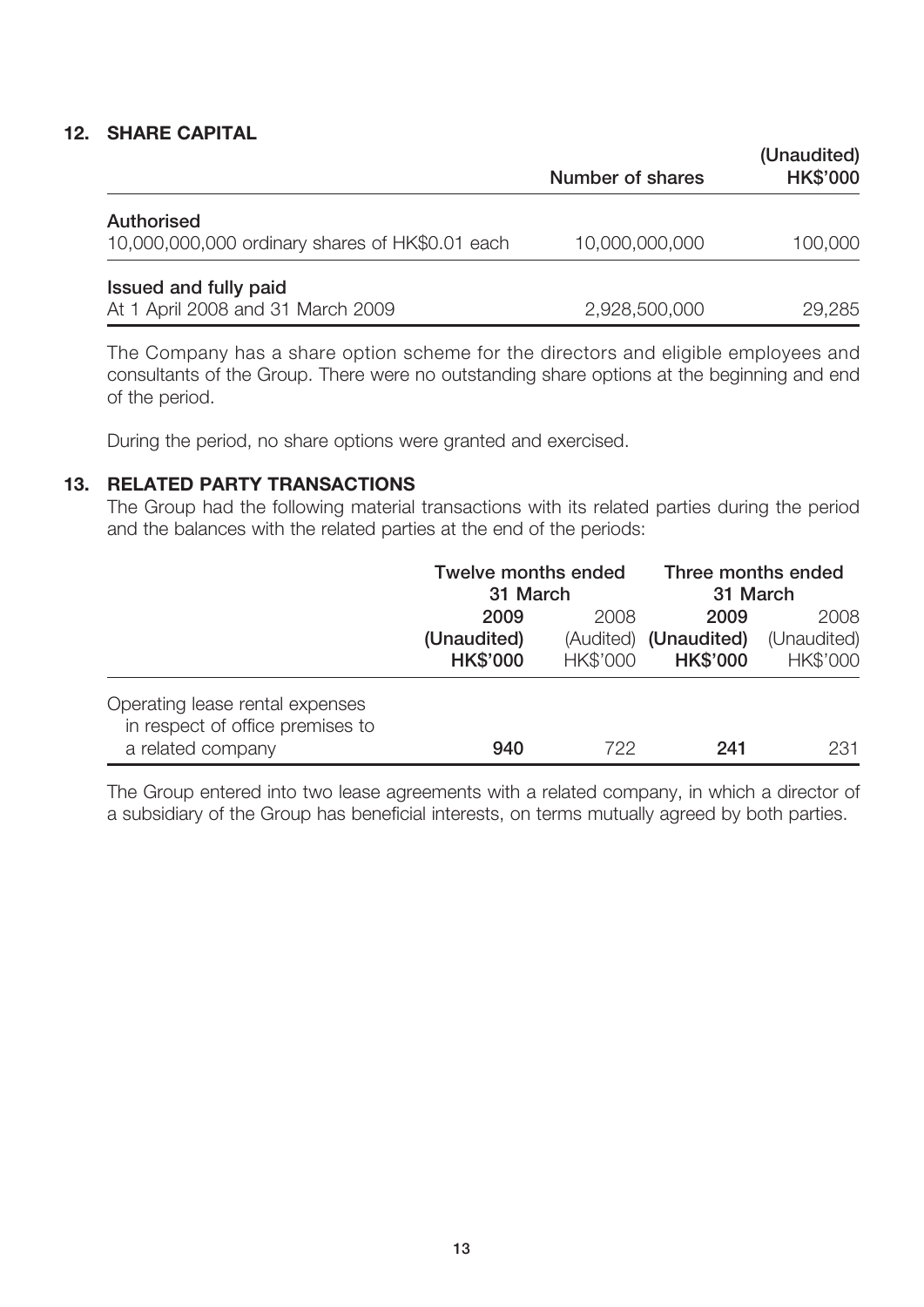## **INTERIM DIVIDEND**

The Board does not recommend the payment of an interim dividend for the twelve months ended 31 March 2009 (twelve months ended 31 March 2008: HK0.717 cent).

## **MANAGEMENT DISCUSSION AND ANALYSIS**

The Group is principally engaged in the provision of property brokerage services, carrying out schemes for property consolidation, assembly and redevelopment, property trading in Hong Kong, trading of recycled computers and trading of bags and accessories.

The Group is also currently engaged in property assembly schemes for approximately 109 redevelopment projects in Hong Kong. Those engaged projects are all residential and commercial properties which are located in Hong Kong Island and Kowloon.

The bags sold by the Group consist principally of business bags, sports bags, backpacks, handbags and wallets. The accessories sold by the Group include belts, watches, spectacles and umbrellas. The trading of recycled computers by the Group includes PCs, laptops and computer parts (such as RAM modules, LCD panels, hard disks, DVD-ROMs, plastic covers, and keyboards etc.).

### **FINANCIAL REVIEW**

#### **RESULTS**

During the twelve months ended 31 March 2009, the Group recorded a turnover of approximately HK\$65,499,000, representing a decrease of approximately 54% compared with the corresponding period last year of approximately HK\$143,155,000. The decrease in turnover was mainly attributed to the decrease in turnover of the business of trading of recycled computers and trading of bags and accessories. In respect of the Property Assembly and Brokerage Business, it contributes approximately HK\$46,948,000 to the turnover of the Group for the period and this represents a decrease of approximately 42% compared with the corresponding period last year of approximately HK\$80,687,000 because of the adverse market condition since the financial crisis in mid of 2008.

Profit before income tax of the Group for the twelve months ended 31 March 2009 was approximately HK\$9,259,000, representing a decrease of approximately 73% when compared with the corresponding period last year of approximately HK\$34,153,000. Due to the decrease of turnover for the period ended 31 March 2009, profit attributable to equity holders for the period was decreased to approximately HK\$6,186,000 compared with that of approximately HK\$27,657,000 for the corresponding period last year.

### **LIQUIDITY, FINANCIAL RESOURCES AND CAPITAL STRUCTURE**

During the twelve months ended 31 March 2009, the Group mainly financed its operations with its own working capital.

As at 31 March 2009, the Group had net current assets of approximately HK\$265,349,000 (31 March 2008: approximately HK\$623,978,000), including cash and bank balances of approximately HK\$206,892,000 (31 March 2008: approximately HK\$245,107,000).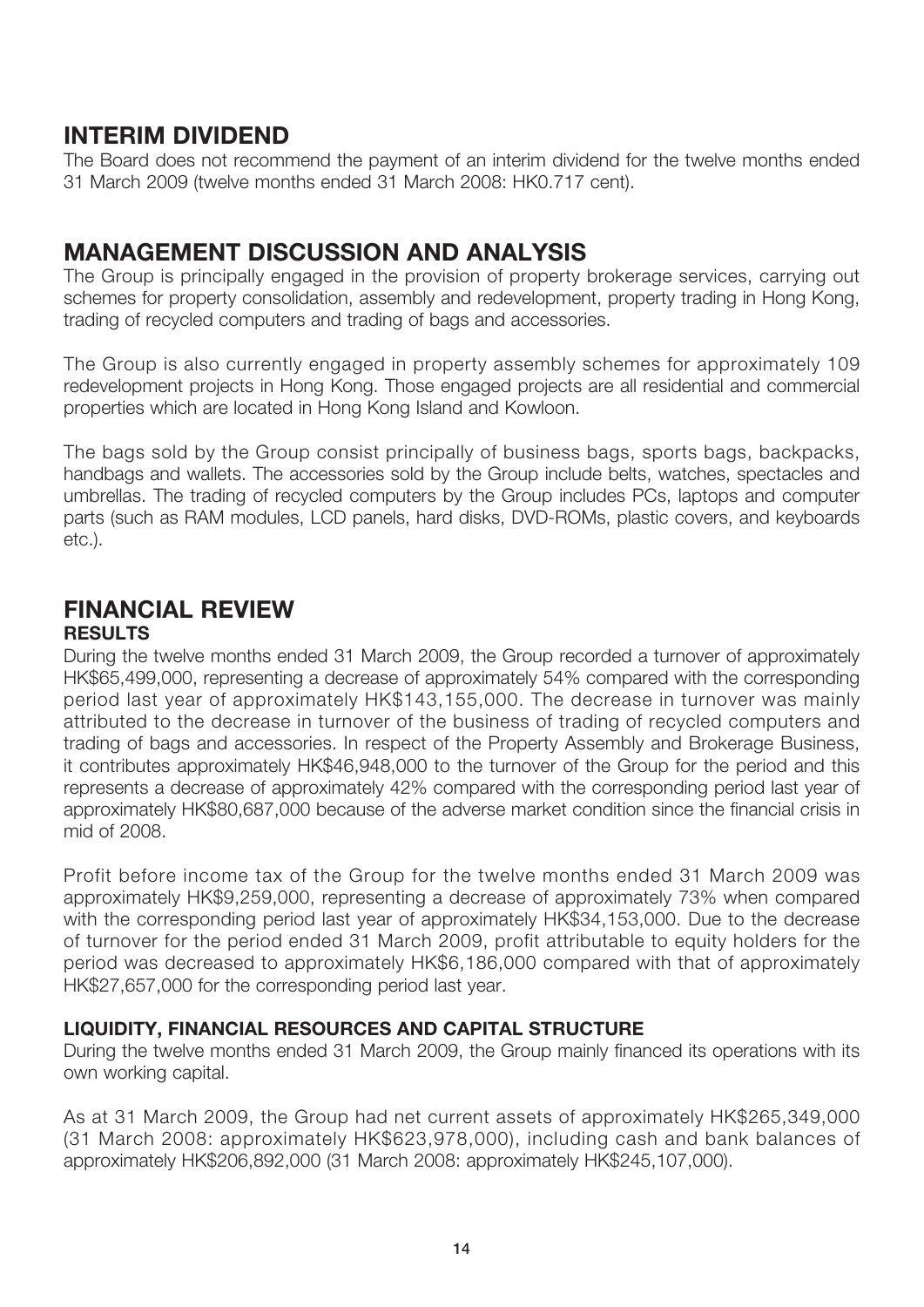As at 31 March 2009, the Group had no secured loans (31 March 2008: Nil).

As at 31 March 2009, the gearing ratio (defined as the ratio between total bank borrowings and total assets) was zero (31 March 2008: zero), since the Group has no bank borrowings.

There is no material change in capital structure of the Company during the twelve months ended 31 March 2009.

#### **SIGNIFICANT INVESTMENT HELD, MATERIAL ACQUISITIONS OR DISPOSALS OF SUBSIDIARIES AND AFFILIATED COMPANIES, AND FUTURE PLANS FOR MATERIAL INVESTMENTS OR CAPITAL ASSETS**

Save for those disclosed in this second interim announcement, there were no significant investment held, material acquisitions or disposals of subsidiaries and affiliated companies during the twelve months ended 31 March 2009 and there is no plan for material investments or capital assets as at the date of this second interim announcement.

#### **CONTINGENT LIABILITIES**

The Group had no material contingent liabilities as at 31 March 2009.

#### **LEASE AND CONTRACTED COMMITMENTS**

The Group leases certain of its office premises and warehouses under non-cancellable operating lease arrangements with lease terms ranging from one to three years.

At 31 March 2009, the Group had total future minimum lease payments in respect of noncancellable operating leases falling due as follows:

|                                         | 31 March<br>2009<br>(Unaudited)<br><b>HK\$'000</b> | 31 March<br>2008<br>(Audited)<br>HK\$'000 |
|-----------------------------------------|----------------------------------------------------|-------------------------------------------|
| Land and buildings expiring:            |                                                    |                                           |
| Within one year                         | 1,367                                              | 719                                       |
| In the second to fifth years, inclusive | 478                                                | 161                                       |
|                                         | 1,845                                              | 880                                       |

Save for the above commitment, as at 31 March 2009, neither the Group nor the Company had any other significant commitments.

### **FOREIGN EXCHANGE EXPOSURE**

The Group's income and expenditure during the twelve months ended 31 March 2009 were denominated in United States dollars ("US\$"), HK dollars ("HK\$") and Renminbi ("RMB"), and most of the assets and liabilities as at 31 March 2009 were denominated in HK\$. Accordingly, the Board is of the view that, to certain extent, the Group is exposed to foreign currency exchange risk. For the US\$ foreign exchange exposure, the Board believes the exposure is small as the exchange rate of US\$ to HK\$ is comparatively stable. However, the Group is exposed to RMB foreign exchange exposure and fluctuation of exchange rates of RMB against HK\$ could affect the Group's results of operations. During the period under review, no hedging transaction or arrangement was made.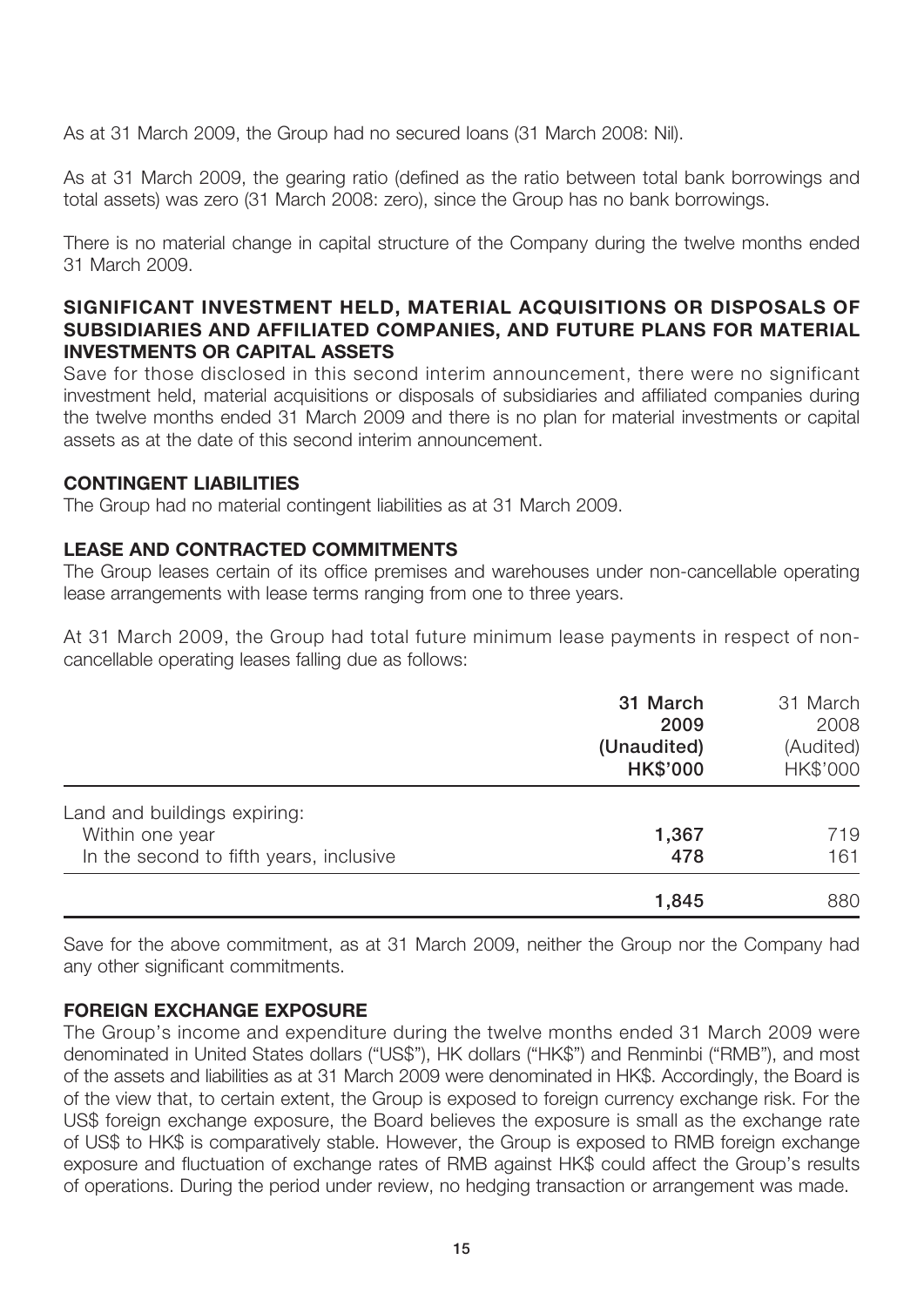#### **TREASURY POLICIES**

The Group adopts a conservative approach towards its treasury policies. The Group strives to reduce exposure to credit risk by performing ongoing credit evaluations of the financial conditions of its customers. To manage liquidity risk, the Board closely monitors the Group's liquidity position to ensure that the liquidity structure of the Group's assets, liabilities and commitments can meet its funding requirements.

#### **SEGMENT INFORMATION**

#### *Business segments*

#### *Property assembly and brokerage*

Property assembly and brokerage comprised of provision of property brokerage services, carrying out schemes for property consolidation, assembly and redevelopment and property trading. Property assembly and brokerage represents approximately 72% of the total turnover which amounts to approximately HK\$46,948,000 (31 March 2008: approximately HK\$80,687,000).

#### *Trading of recycled computer*

Trading of recycled computer comprised of trading and distribution of recycled computers and related accessories. Trading of recycled computers represents approximately 24% of the total turnover which amounts to approximately HK\$15,595,000 (31 March 2008: approximately HK\$31,062,000).

#### *Trading of bags and accessories*

Trading of bags and accessories comprised of retail sales and wholesale to agents and distributors. Trading of bags and accessories represents approximately 4% of the total turnover which amounts to approximately HK\$2,956,000 (31 March 2008: approximately HK\$31,406,000).

#### *Geographical segments*

For the twelve months ended 31 March 2009, the whole turnover of approximately HK\$65,499,000 was for Hong Kong and it was decreased significantly by approximately 54% as compared to the total turnover of previous corresponding period of HK\$143,155,000. The decrease was mainly attributed to the decrease in turnover from the trading of recycled computers and trading of bags and accessories.

Please refer to note 3 to the unaudited condensed consolidated financial statements of this second interim announcement for details on business and geographical segments.

#### **EMPLOYEES AND REMUNERATION POLICIES**

As at 31 March 2009, the Group had 96 (31 March 2008: 101) employees, including directors of the Company. Total staff costs (including directors' emoluments) were approximately HK\$18,689,000 for the twelve months ended 31 March 2009 as compared to approximately HK\$12,871,000 for the twelve months ended 31 March 2008. Remuneration is determined with reference to market terms and the performance, qualification and experience of individual employee. Year-end bonus based on individual performance will be paid to employees as recognition of and reward for their contributions. Other benefits include contributions to statutory mandatory provident fund scheme to its employees in Hong Kong and share option scheme.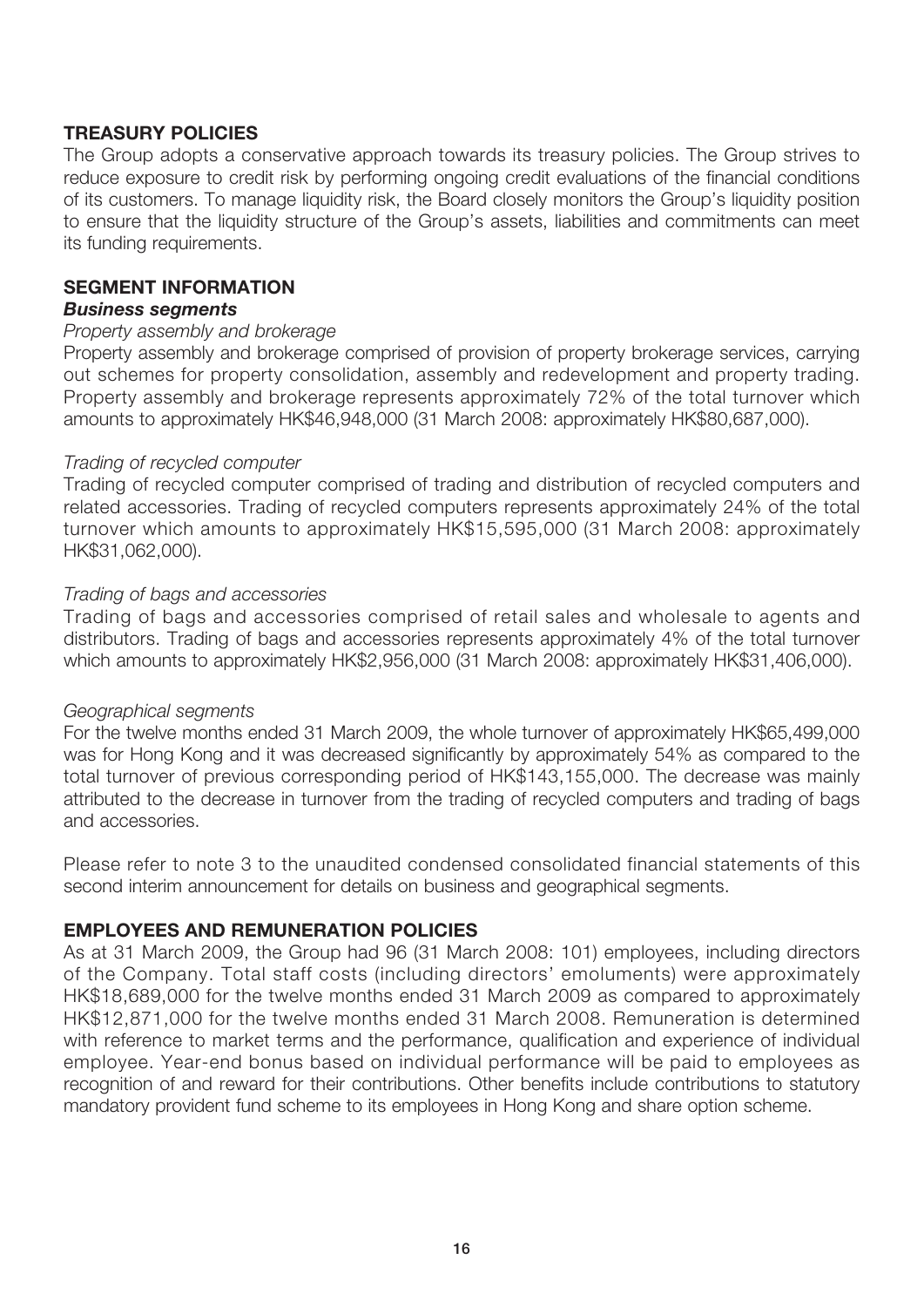### **BUSINESS REVIEW**

During the twelve months ended 31 March 2009, despite of the deterioration of the local economy and property market, the Group continued to expand its core business, the provision of property assembly, brokerage and trading of property. Turnover from the Property Assembly and Brokerage Business for the twelve months ended 31 March 2009 was approximately HK\$46,948,000, representing a decrease of approximately 42% (31 March 2008: approximately HK\$80,687,000). Operating profit for the Property Assembly and Brokerage Business was approximately HK\$16,083,000 which was decreased by approximately 56% compared with that of approximately HK\$36,340,000 for the corresponding period last year.

During the period under review, the Group has completed 7 major assembly projects, which are mainly located in the densely populated areas in Hong Kong Island and Kowloon, such as Causeway Bay, Western District, Sham Shui Po, etc., with the total contract sum and the total gross profit of approximately HK\$501,330,000 and approximately HK\$30,000,000 respectively.

As at 31 March 2009, the Group had approximately 109 property assembly projects in progress with a total site area of approximately 1,000,000 square feet. Among those projects in progress, approximately 43 projects are located in Hong Kong Island, mainly in the Mid-Levels, Sheung Wan, Causeway Bay, Western District, Shau Kei Wan and Quarry Bay. Approximately 66 projects are located in Kowloon, mainly in Sham Shui Po, Mong Kok, Kwun Tong, Tai Kok Tsui, Ho Man Tin and To Kwa Wan.

The business of trading of recycled computers contributed approximately HK\$15,595,000 to the Group's turnover for the twelve months ended 31 March 2009, representing approximately 24% of the Group's turnover for the reporting period and a substantial decrease compared with the corresponding period last year (31 March 2008: approximately HK\$31,062,000). An operating loss of approximately HK\$3,359,000 was recorded for the reporting period. The operating loss and the decrease in turnover in this sector for the twelve months ended 31 March 2009 were mainly caused by the fierce competitions in Hong Kong and China markets, and the rising operating costs. In addition, the demand of recycled computers continued to shrink as the price difference between new and recycled computers was reducing.

The trading business of bags and accessories recorded a turnover and operating loss of approximately HK\$2,956,000 and approximately HK\$79,000 respectively for the twelve months ended 31 March 2009, where the turnover shows a substantial decrease compared with the corresponding period last year. The decrease in turnover and the sustained operating loss in this sector were mainly due to the adverse market condition as a result of market slowdown and keen competitions in the global market and drastic increase in operating costs.

### **PROSPECTS**

Despite of a decline in property prices and transactions since the financial crisis, the outlook on Hong Kong property market remains optimistic because of the close links with the fast-growing Mainland economy and other emerging Asian economics and the continuous limited supply of land in urban districts of Hong Kong. The tightening of government regulations on building height restriction and the excessive costs on maintenance of the aged building have created burden on owners of the aged properties but benefited the Group as a whole. Those changes, together with the lower property prices, would lower the cost of property assembly and speed up the process of property redevelopments.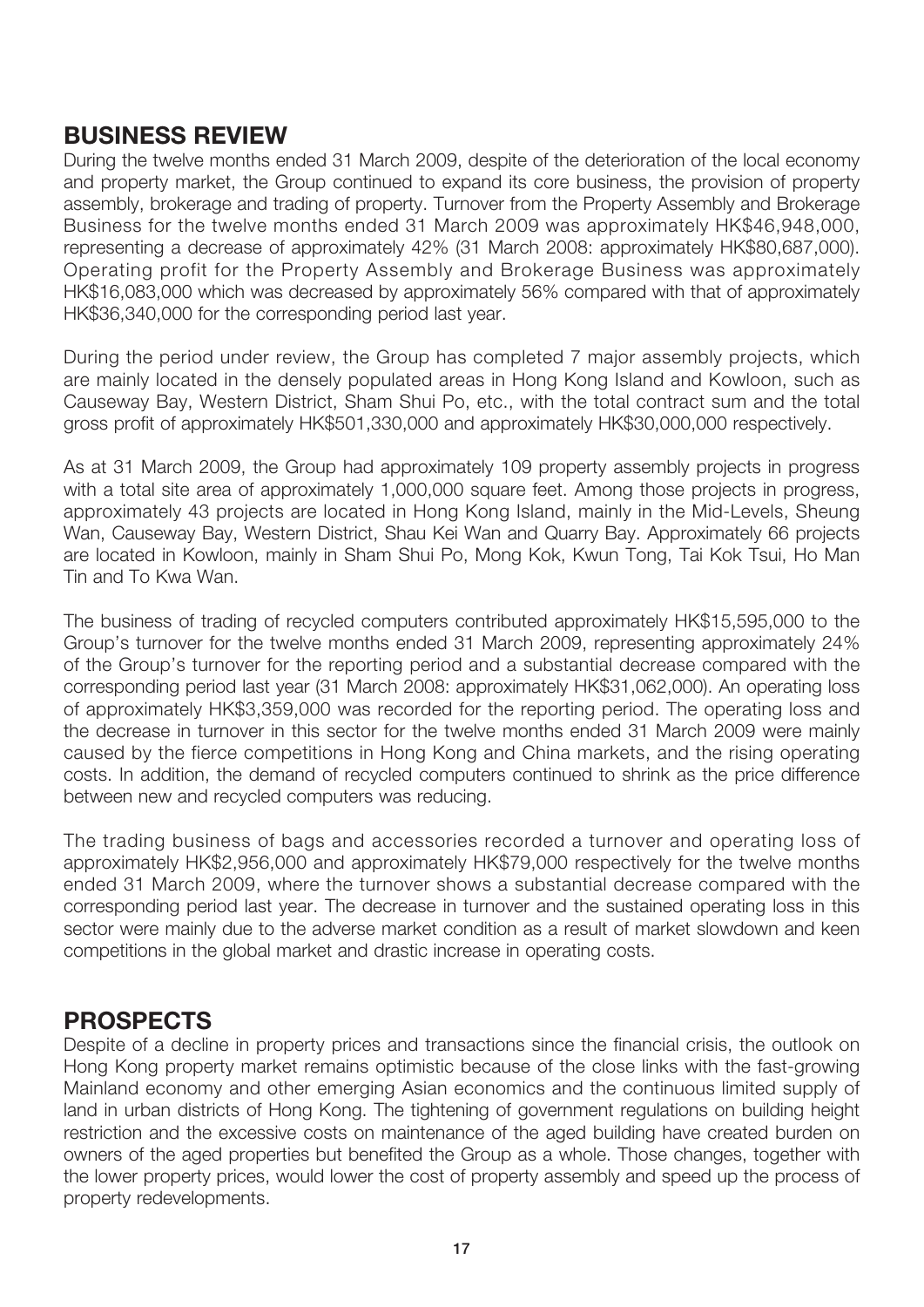In the short run, the poor market sentiment as a result of financial crisis has inevitably affect the Group's core business of property brokerage and assembly. The tightening of credit market causes developers to act with more prudence since they are more difficult in getting finance for their development project. The progress of most property development projects has also been delayed. The performance of the Group in the near term has been affected to a certain extent. However, the Group remains optimistic in property brokerage and assembly business in the long run because of the limited supply of land in urban districts and the favourable political environment in Hong Kong. The Group will take this opportunity to search for new potential property assembly projects for the future.

The trading businesses of bags and accessories and recycled computers are expected to suffer more during the economy downturn due to the adverse market conditions and keen market competitions in both retail and wholesale markets. Turnover and profitability of both businesses have been decreased significantly over the past year. In order to minimise the loss, the Group has restrained from making further investments and has tightened control over the cash flow for both businesses. The Group would also consider discontinuing the businesses if the operating loss continues in the forthcoming future.

### **CONNECTED TRANSACTION**

Pursuant to the Acquisition Agreement, both Richfield (Holdings) Limited, as the vendor of the Acquisition, and Mr. Au Wing Wah, as the guarantor of the Acquisition were guaranteed that the audited net profit before payment of the bonus payable to the management of Richfield Realty and after tax and any extraordinary or exceptional items of Richfield Realty for the year ended 28 May 2008 (the "Guaranteed Period") should not be less than HK\$150,000,000 (the "Guaranteed Profit").

However, according to the audited financial statements of Richfield Realty, the Guaranteed Profit was not met as a result of the unforeseeable economic environment. Having considered the prospects of the business of the property assembly and brokerage and the potential of Richfield Realty, the Settlement Agreement was entered into on 12 June 2008 which, among the other things, was proposed to extend the time for fulfillment of an agreed guaranteed profit of approximately HK\$345,949,000.

On 18 July 2008, the Company subsequently announced that the financial year end of the Company has been changed from 31 March to 30 June commencing from the financial year of 2008/2009. Having considered the change of financial year end date of the Company, the vendor and Mr. Au entered into the Supplemental Agreement in respect of the amendments of certain terms of the Settlement Agreement on 17 July 2008.

At the EGM held on 25 August 2008, the resolution in respect of the approval of the Settlement Agreement and the transactions contemplated thereunder was duly passed as ordinary resolution by poll, which was demanded by the Chairman of the meeting for voting.

Save as disclosed above, there were no significant connected party transactions entered into by the Group for the twelve months ended 31 March 2009.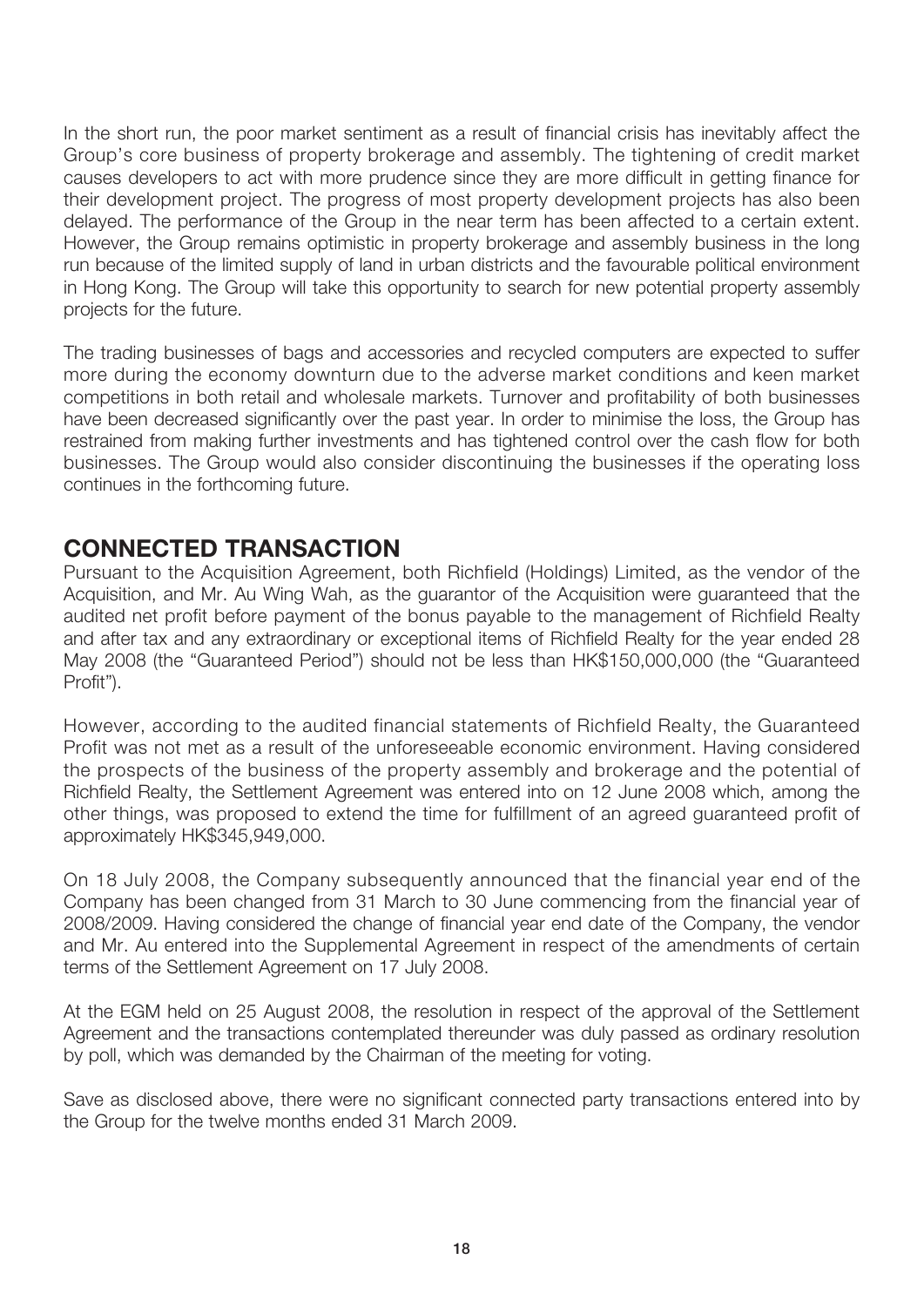## **SHARE OPTIONS**

During the twelve months ended 31 March 2009, no share option was granted, exercised or lapsed under the share option scheme adopted on 21 May 2002.

## **DIRECTORS' AND CHIEF EXECUTIVES' INTERESTS AND SHORT POSITIONS IN THE SHARES, UNDERLYING SHARES AND DEBENTURES OF THE COMPANY OR ANY ASSOCIATED CORPORATION**

As at 31 March 2009, the interests and short positions of the directors and chief executives of the Company in the shares, underlying shares and debentures of the Company or any of its associated corporations (within the meaning of Part XV of the Securities and Futures Ordinance (Cap. 571, Laws of Hong Kong) ("SFO")) which were required to be notified to the Company and the Stock Exchange pursuant to Divisions 7 and 8 of Part XV of the SFO (including interests or short positions which they were taken or deemed to have under such provisions of the SFO) or as recorded in the register required to be kept by the Company under Section 352 of the SFO or otherwise notified to the Company and the Stock Exchange pursuant to the required standards of dealings by directors as referred to in Rules 5.46 of the GEM Listing Rules, were as follows:

|                                          | <b>Number of Shares</b> |                       |               | Approximate                   |
|------------------------------------------|-------------------------|-----------------------|---------------|-------------------------------|
| <b>Director</b>                          | Personal<br>interest    | Corporate<br>interest | Total         | percentage of<br>shareholding |
| Mr. Pong Wai San,<br>Wilson ("Mr. Pong") | 352,176,000             | 936,794,000<br>(Note) | 1,288,970,000 | 44.01%                        |

Note: These shares are beneficially owned by Virtue Partner Group Limited, a company wholly owned by Mr. Pong.

All the interests disclosed above represent long position in the shares of the Company.

Save as disclosed above, as at 31 March 2009, none of the directors and chief executives of the Company had any other interests or short positions in any shares, underlying shares or debentures of the Company or any of its associated corporation (within the meaning of Part XV of the SFO) which were required to be notified to the Company and the Stock Exchange pursuant to Divisions 7 and 8 of Part XV of the SFO (including interests or short positions which they were taken or deemed to have under such provisions of the SFO), or which were required to be recorded in the register kept by the Company under Section 352 of the SFO or otherwise notified to the Company and the Stock Exchange pursuant to Rules 5.46 of the GEM Listing Rules.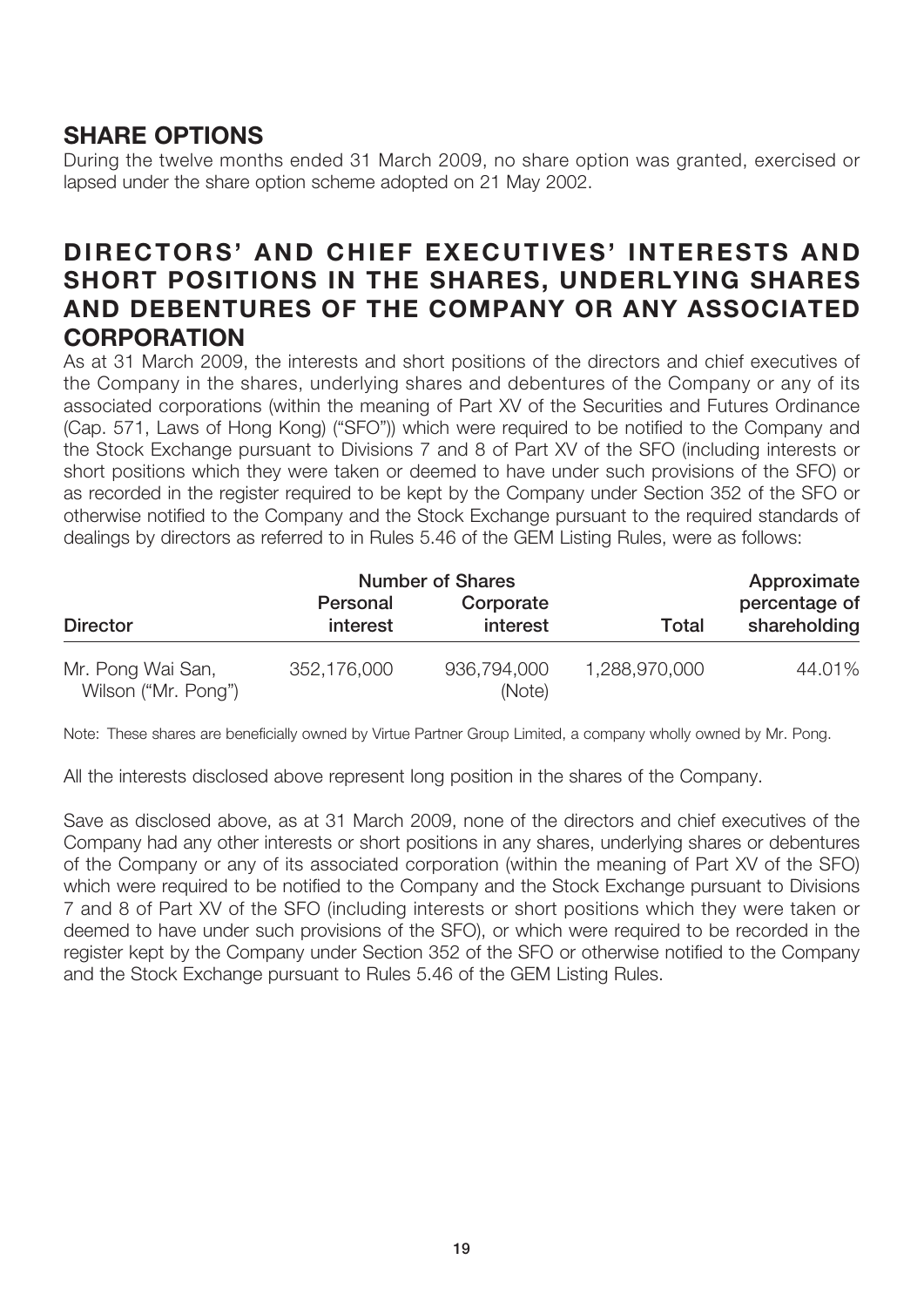# **SUBSTANTIAL SHAREHOLDERS' INTERESTS IN SHARES**

As at 31 March 2009, other than the interests of certain directors and chief executive of the Company as disclosed under the section headed "Directors' and chief executives' interests and short positions in the shares, underlying shares and debentures of the company or any associated corporation" above, the interests or short positions of person in the shares, underlying shares and debentures of the Company which would fall to be disclosed to the Company under the provisions of Divisions 2 and 3 of Part XV of the SFO or, who is, directly or indirectly, interested in 5% or more of the nominal value of any class of share capital carrying rights to vote in all circumstances at general meetings of any other members of the Group, or any other substantial shareholders whose interests or short positions were recorded in the register required to be kept by the Company under Section 336 of the SFO were as follows:

|                                                     | Capacity in<br>which shares           | Number of     | Percentage of<br>the issued |
|-----------------------------------------------------|---------------------------------------|---------------|-----------------------------|
| Name of shareholder                                 | are held                              | issued shares | share capital               |
| Ms. Tung Ching Yee, Helena<br>(Note 1)              | Family interest                       | 1,288,970,000 | 44.01%                      |
| Virtue Partner Group Limited<br>(Note 2)            | Beneficial owner                      | 936,794,000   | 31.99%                      |
| Richfield (Holdings) Limited<br>(Note 3)            | Beneficial owner                      | 760,000,000   | 25.95%                      |
| Mr. Au Wing Wah<br>$('Mr. Au")$ (Note 3)            | Interest in controlled<br>corporation | 760,000,000   | 25.95%                      |
| Ms. Kong Pik Fan (Note 4)                           | Family interest                       | 760,000,000   | 25.95%                      |
| Vastwood Limited (Note 3)                           | Beneficial owner                      | 760,000,000   | 25.95%                      |
| <b>Richfield Group Holdings</b><br>Limited (Note 3) | Interest in controlled<br>corporation | 760,000,000   | 25.95%                      |

Notes:

- 1. Ms. Tung Ching Yee, Helena is the wife of Mr. Pong and accordingly deemed to be interested in the shares beneficially owned by Mr. Pong in his own capacity and through his controlled corporation, Virtue Partner Group Limited, under SFO.
- 2. These shares are beneficially owned by Virtue Partner Group Limited, a company wholly owned by Mr. Pong.
- 3. These shares are beneficially owned by Richfield (Holdings) Limited, a company wholly owned by Mr. Au, and therefore Mr. Au deemed to be interested in the shares owned by Richfield (Holdings) Limited, under SFO. On 12 June 2008, Richfield (Holdings) Limited as a chargor has executed a share charge in favour of Vastwood Limited, a wholly-owned subsidiary of Richfield Group Holdings Limited, as a chargee in respect of the fixed charge over these 760,000,000 shares. Therefore, Richfield Group Holdings Limited deemed to be interested in the shares owned by Vastwood Limited under SFO.
- 4. Ms. Kong Pik Fan is the wife of Mr. Au and accordingly deemed to be interested in the shares beneficially owned by Mr. Au in his own capacity and through his controlled corporation, Richfield (Holdings) Limited, under SFO.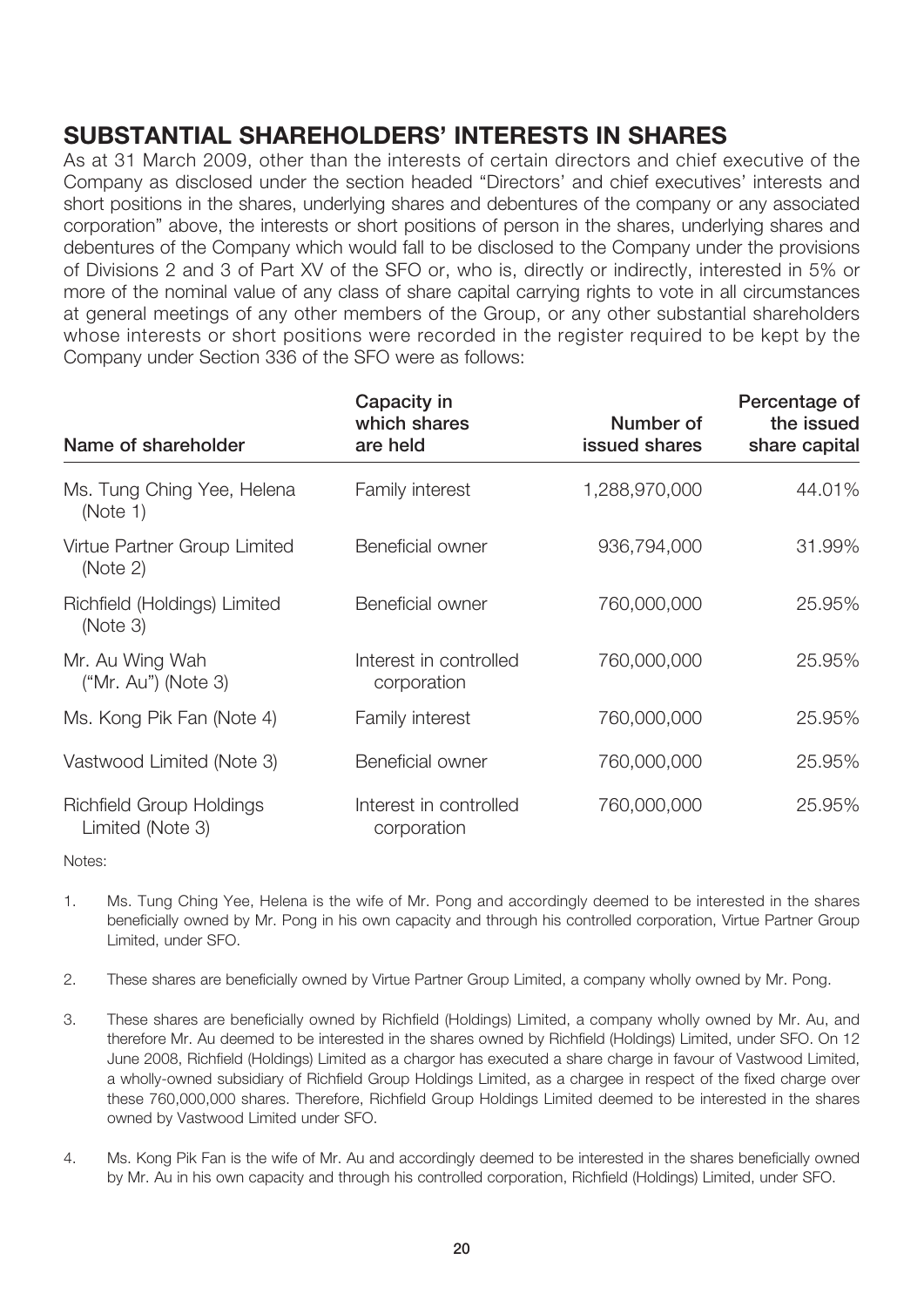All the interests disclosed above represent long position in shares of the Company.

Save as disclosed above, as at 31 March 2009, the directors of the Company were not aware of any other person (other than the directors and chief executive of the Company) who had an interest or short position in the shares or underlying shares of the Company which would fall to be disclosed to the Company under the provisions of Divisions 2 and 3 of Part XV of the SFO or, who is, directly or indirectly, interested in 5% or more of the nominal value of any class of share capital carrying rights to vote in all circumstances at general meetings of any other members of the Group, or any other substantial shareholders whose interests or short positions were recorded in the register required to be kept by the Company under Section 336 of the SFO.

# **DIRECTOR'S RIGHTS TO ACQUIRE SHARE OR DEBENTURES**

Apart from as disclosed under the heading "Directors' and chief executives' interests and short positions in the shares, underlying shares and debentures of the company or any associated corporation" above, at no time during the reporting period were rights to acquire benefits by means of the acquisition of shares in or debentures of the Company or of any other body corporate granted to any directors or their respective spouse or children under 18 years of age, or were any such rights exercised by them; or was the Company, its holding company or any of its subsidiaries a party to any arrangements to enable the directors, their respective spouse or children under 18 years of age to acquire such rights in the Company or any other body corporate.

## **CHANGE OF FINANCIAL YEAR END DATE**

The financial year end date of the Company has been changed from 31 March to 30 June commencing from the financial year of 2008/2009. Accordingly, the forthcoming financial period will cover the 15-month period from 1 April 2008 to 30 June 2009. For details, please refer to the announcement of the Company dated 18 July 2008.

### **PURCHASE, REDEMPTION OR SALE OF THE LISTED SECURITIES OF THE COMPANY**

Neither the Company, nor any of its subsidiaries has purchased, redeemed or sold any of the Company's listed shares during the twelve months ended 31 March 2009.

## **DIRECTOR'S INTERESTS IN COMPETING INTERESTS**

As at the date of this second interim announcement, none of the directors, the management shareholders of the Company and their respective associates (as defined in the GEM Listing Rules) had any interest in a business which causes or may cause a significant competition with the business of the Group and any other conflicts of interest which any such person has or may have with the Group.